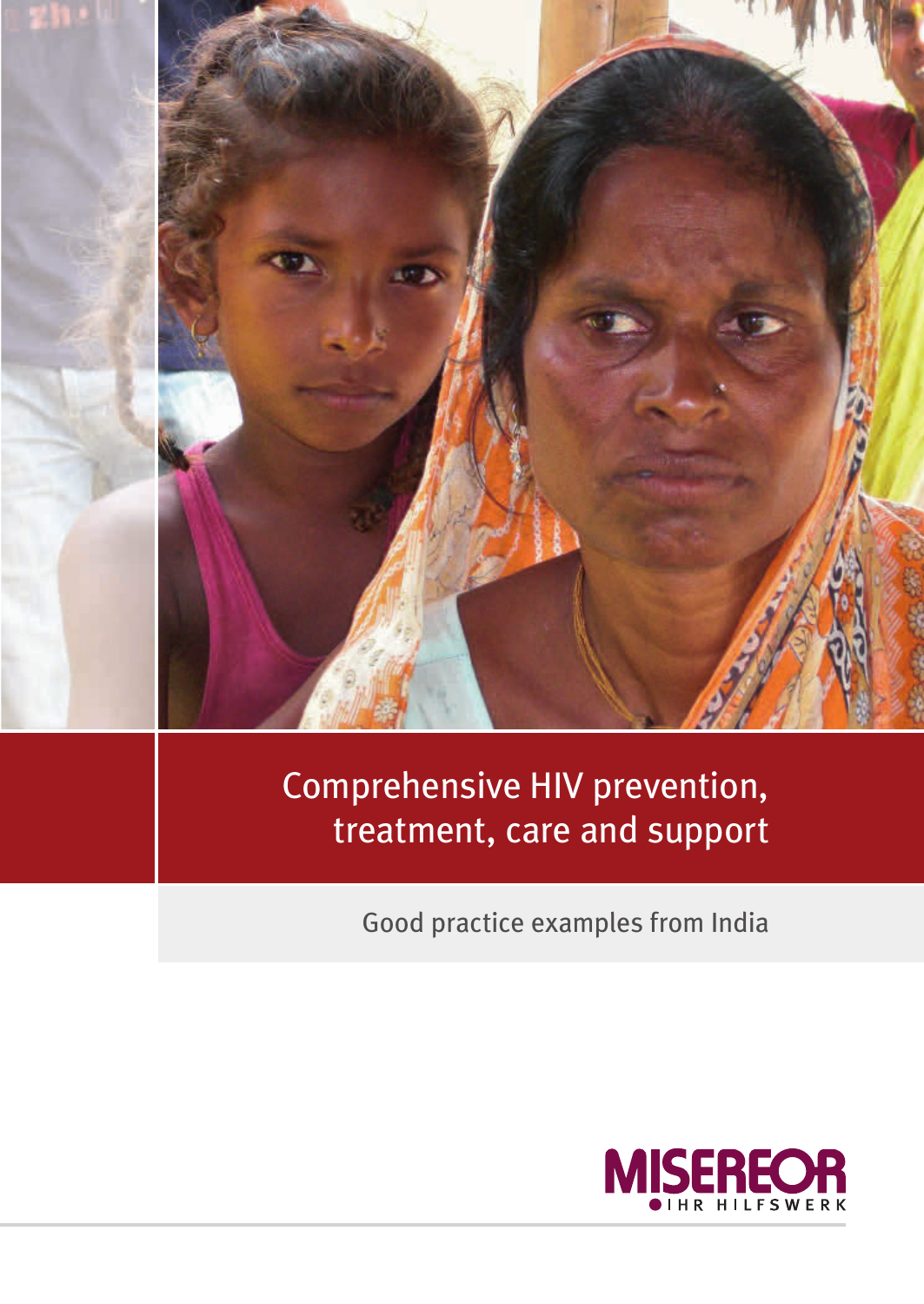## **Imprint**

© 2014 Bischöfliches Hilfswerk Misereor e.V.

All rights reserved. Sections of this book may be reproduced without the permission of but with acknowledgement to Misereor.

Published by: Bischöfliches Hilfswerk Misereor e.V. Mozartstr. 9 52064 Aachen, Germany [www.misereor.org](http://www.misereor.org)

Authors: Nina Urwantzoff, Ellen Schmitt, Piet Reijer Editor: Paul Mundy

Photos: Piet Reijer

Layout: Michael Klinkebiel

Production: MVG Medienproduktion, Aachen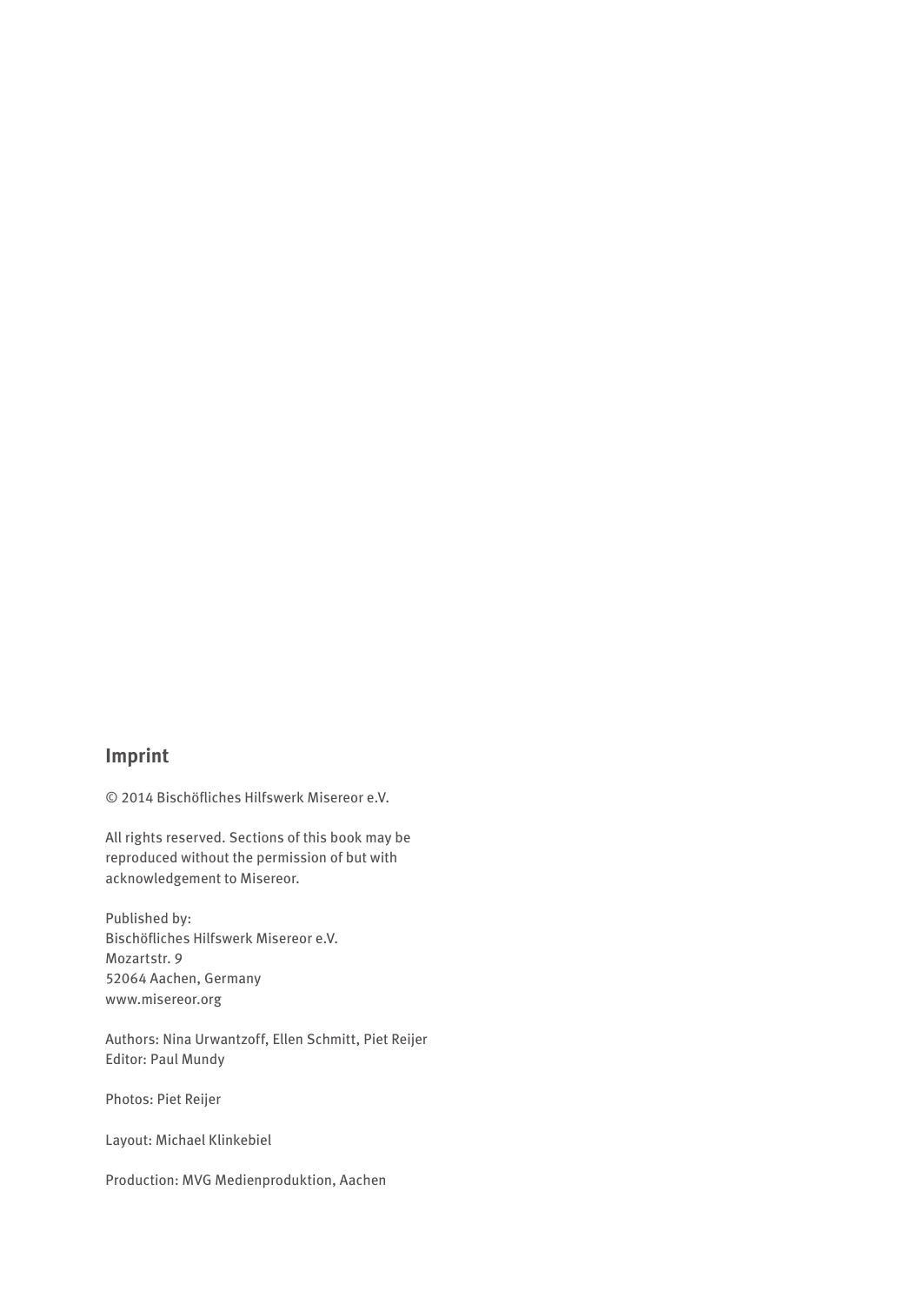# Comprehensive HIV prevention, treatment, care and support – Good practice examples from India

Nina Urwantzoff, Ellen Schmitt and Piet Reijer

MISEREOR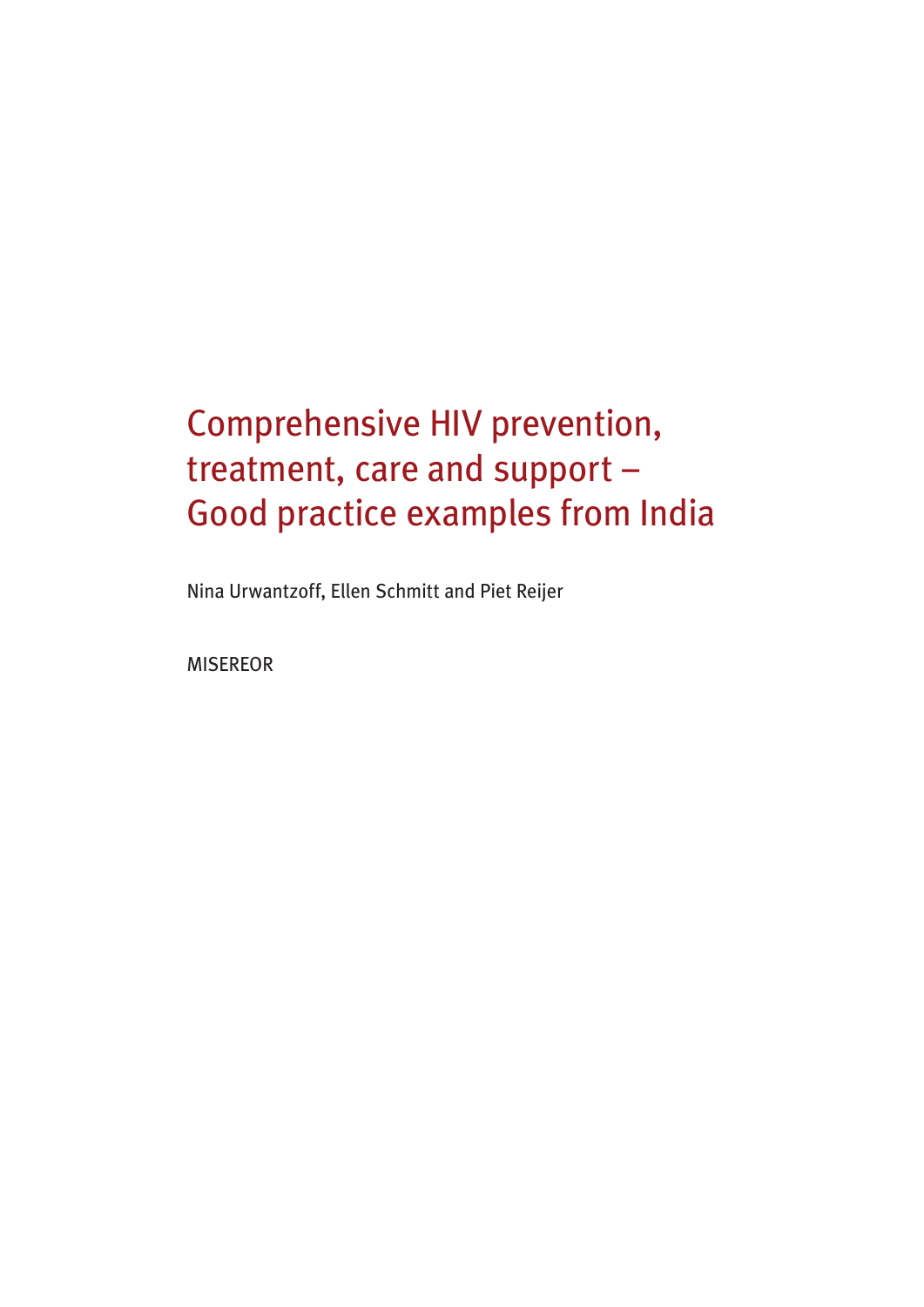## Dedication

This publication is dedicated to Sr Dr Mary Prashanti, who died on 3 January 2013. She was a great inspiration for us in preparing this publication. She will be remembered by all who knew her, especially her patients from the Assisi Dermatological Centre and Hospital.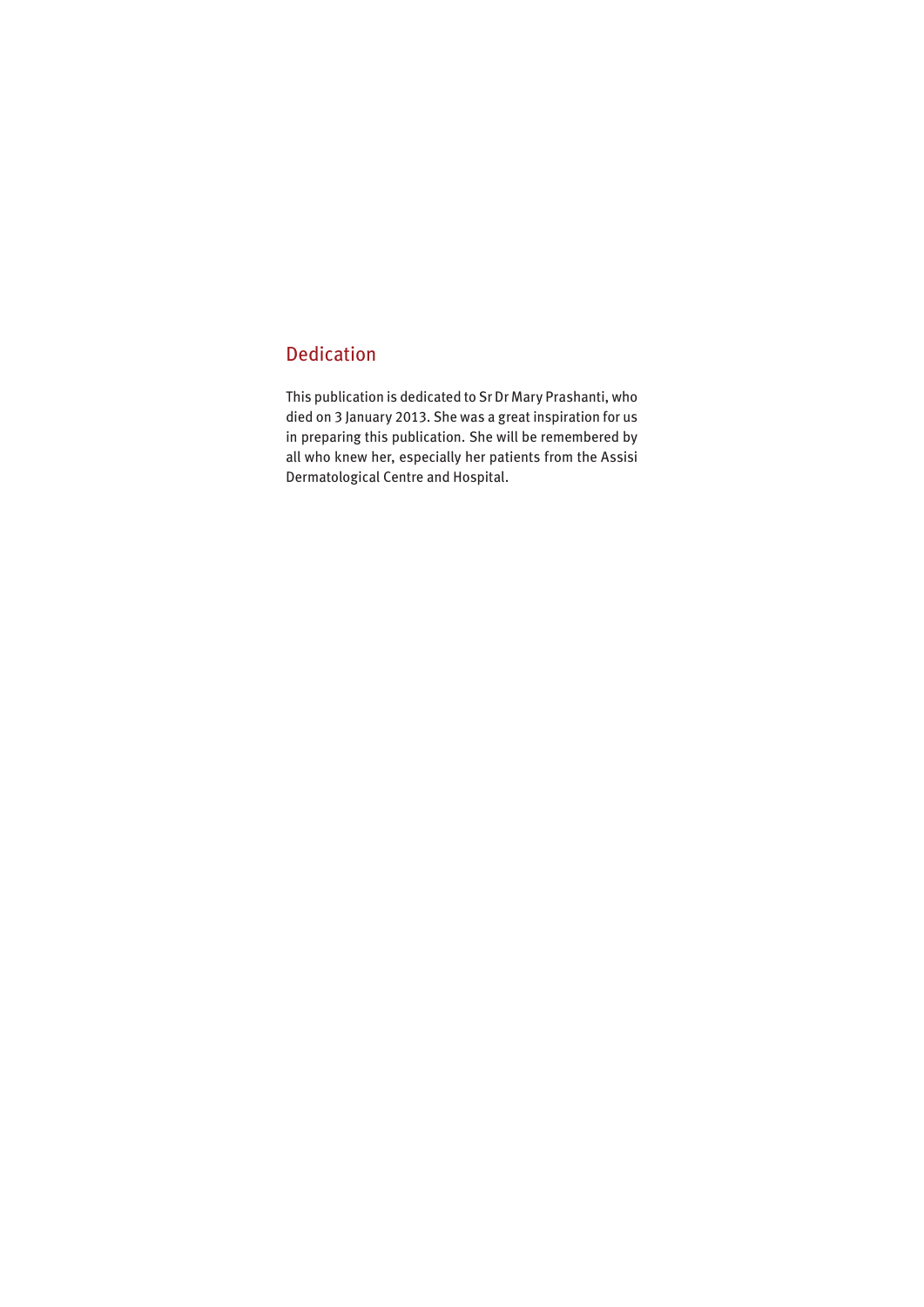# **Contents**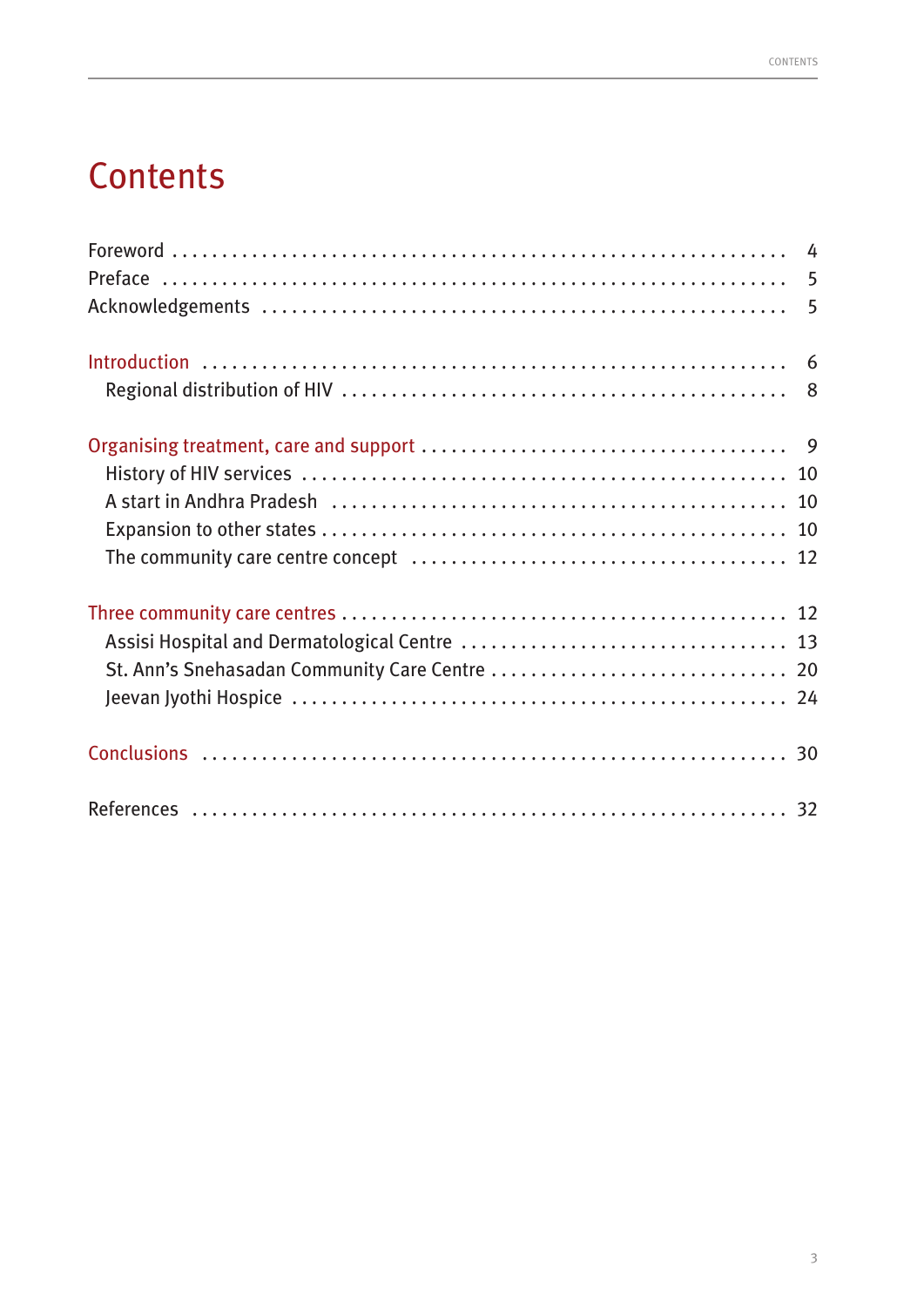# <span id="page-5-0"></span>Foreword

Every country in the world is facing a more or less severe threat of HIV. Individuals, families, communities and societies are affected in various ways. The HIV epidemic reduces development achievements, diminishes opportunities for future development, and makes people poorer. A major pillar of Misereor's work, and that of its partners, is to reduce poverty and assist the poor and marginalized in Africa, Latin America and Asia.

India has the third-largest number of people living with HIV in the world. Misereor supports Indian partner organisations engaged in development work and in health care services. Without health there is no development, and without development there is no health. Misereor aims to strengthen partner organisations to deliver good-quality health services where the need is biggest. We hope that the examples of good practices in this publication will help strengthen the work of our partner organisations. We also hope the publication will motivate others to adjust their current work practices and to support collaboration and dialog between non-government and government organisations.

The Catholic Health Association of India (CHAI) is an important partner for Misereor. It has worked with Misereor for several decades in the provision of health care services, and Misereor has supported its work to address the HIV epidemic in India since 1994. Over the years Misereor has assisted CHAI to develop a variety of activities in the fields of HIV prevention, care and support of people living with HIV, and to mitigate the effects of HIV.

The continuous support and solidarity by religious leaders within India, Germany and worldwide in response to the challenge of the HIV epidemic are indispensable.

This publication describes good practice examples of three community care centres in comprehensive HIV prevention, treatment, care and support. All three centres are active in rural areas, but many of their patients come from towns and cities. All three centres follow a communityoriented approach. Representatives of the three centres were actively involved in this documentation.

We hope that you will find this publication informative and helpful in your work and that it will assist people living with HIV to improve their health and living conditions.

Dr Martin Bröckelmann-Simon *Managing Director Misereor, International Cooperation*



*Meeting of outreach workers who are members of a self-help group*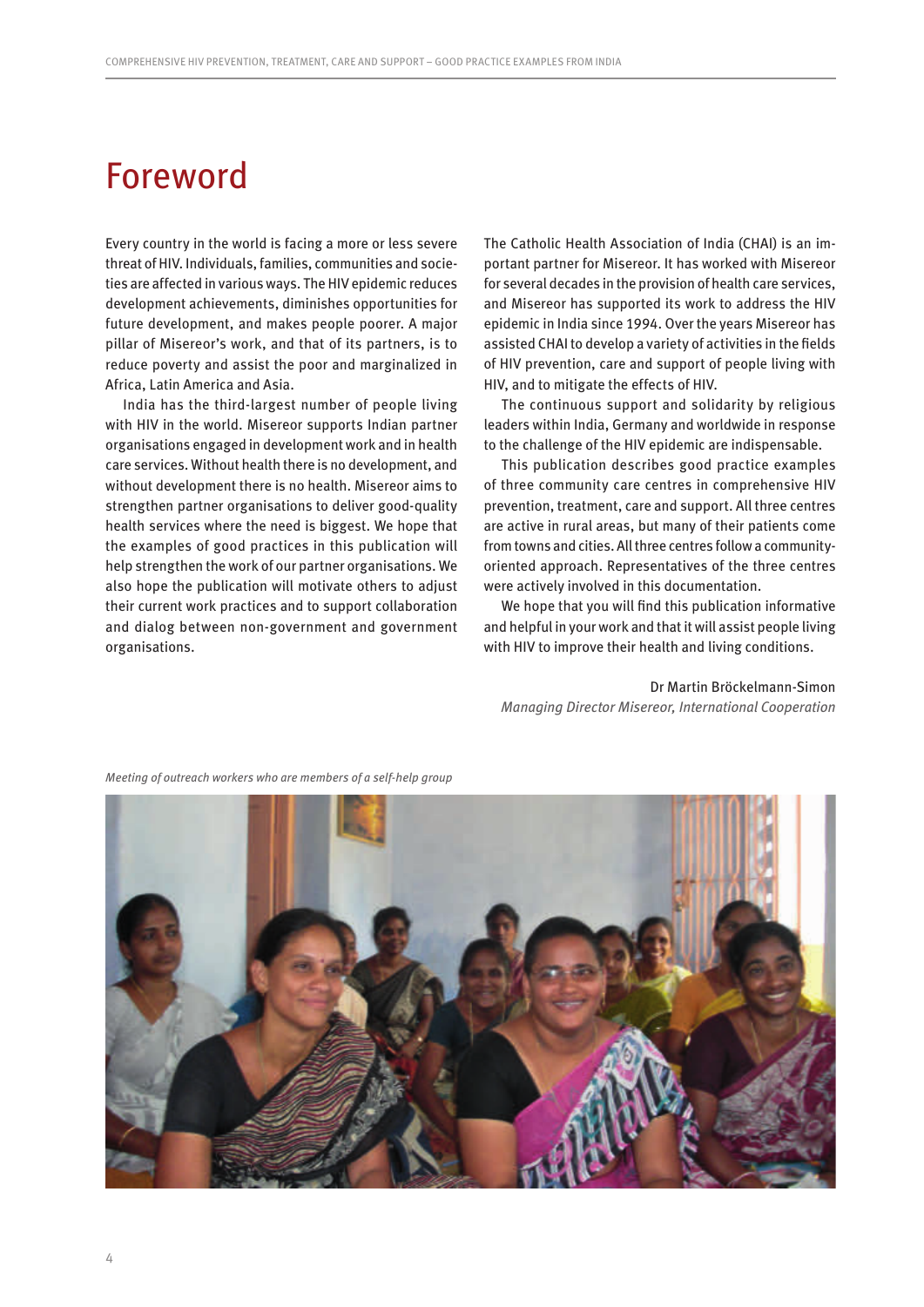# <span id="page-6-0"></span>Preface

This book is based on a study to analyse and document good practices in HIV prevention, treatment, care and support in India, and to share the findings with others. It is intended for Misereor's partners in India and other countries, and the public in Germany and elsewhere. We hope the document will help share experiences in this field, and support learning and discussion with related projects and programmes.

We used various methods to gather the information in this book. It is based on interviews with individual staff of the three community care centres, staff from government facilities, and with people living with HIV. We held focusgroup discussions with people living with HIV. We also collected and analysed data and studied the relevant literature.

The document gives an overview of the HIV epidemic in India and efforts to organise HIV prevention, and treatment, care and support for people living with HIV, focusing on centres that provide medical and community care. It then highlights the work of three community care centres (two in Andhra Pradesh and one in Tamil Nadu) which are members of the Catholic Health Association of India and supported by Misereor. For each of these centres, it describes the history and current activities, illustrated by stories of the centre's staff and the patients who benefit from their services. The document concludes by identifying some key aspects that have led to the centres' success.



*Director of Jeevan Jyothi Hospice and Community Care Centre, in the nearby village*

# Acknowledgements

The editorial team thanks everybody involved in the realisation of this publication. We are especially grateful for the support we received from the former director of CHAI, Fr Sebastian and his staff, the directors Sr Anastasia, Sr Dr Prashanti Mary and Sr Lucy and the personnel of the three community care centres for sharing their experiences, the time they have dedicated and their infinite patience to organise our stay. We are particularly grateful for the willingness and openness of people living with HIV to share their experiences. Without them this document would not

be so rich in stories that describe their reality to live with the infection in difficult circumstances.

Last but not least, our thanks go to Paul Mundy for editing and assistance in formulating the text into a language that is easy to understand for readers who are not familiar with medical terms, to Michael Klinkebiel for the layout and creative design, and to Annegret Schroif and MVG Medienproduktion for the printing,

Nina Urwantzoff, Ellen Schmitt, Piet Reijer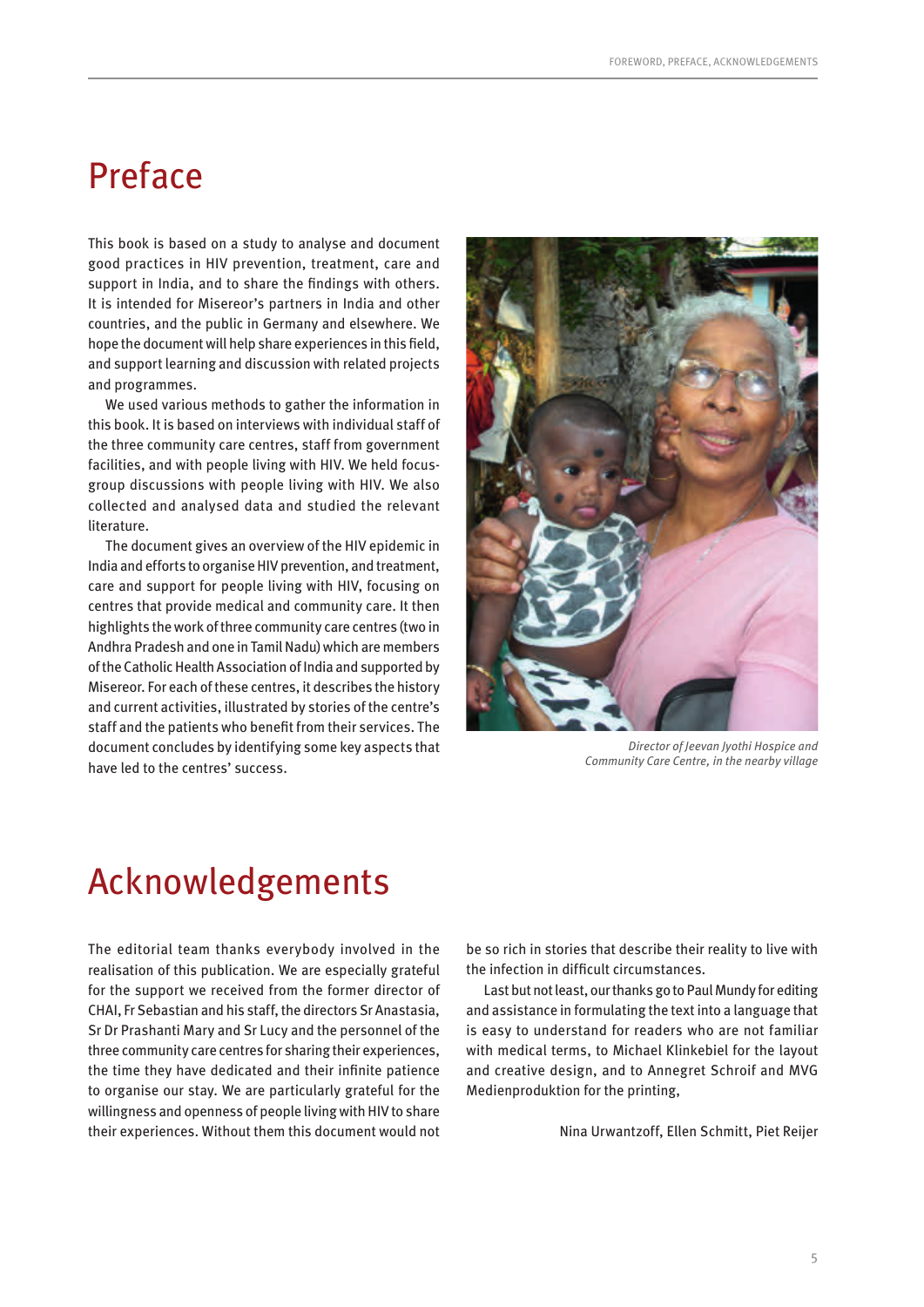# <span id="page-7-0"></span>Introduction

At the end of 2012, 35.3 million people around the world were living with HIV, the virus that causes AIDS. In India, the first HIV infection was discovered in 1986 in Chennai. The HIV epidemic is one of the country's most serious public health problems. The epidemic in India is now slowly declining: from a total of 2.73 million infected people in 2002 to about 2.1 million in 2012.

Although only 0.3% of adults aged 15 to 49 are thought to be infected, India's huge population means that it has the third-largest number of people living with HIV in the world, after South Africa and Nigeria. The infection affects a broad range of people: women aged 15 and older account for 35.7% of the numbers infected (in 2012), and another 3.5% are children (in 2009). The majority are men.

#### **Figure 1**

**Trends of estimated adult HIV prevalence and estimated number of people living with HIV, 2004–12**



Indian society is highly diverse. Some people are rich, but the majority are poor or very poor. The population has a huge range of social and ethnic backgrounds. There are many languages and cultures, and relations between men and women vary widely. This diversity makes it a challenge to respond effectively to HIV and AIDS.

The spread of the virus is linked to many underlying factors, including poverty, migration and mobility, gender inequality, social disadvantages, drug consumption, limited access to education, lack of information and awareness, a poor health-care system, inadequate access to health services, and changes in lifestyle, norms and values. All these influence individuals' sexual behaviour.

India's HIV epidemic is still concentrated among

populations who are most at risk. Sex work is a major factor. It is based not only in brothels but increasingly also on the street or at home. A large number of female sex workers come from rural areas, where poverty and a lack of economic opportunities force both men and women to migrate to the cities. Such migrants are unlikely to have benefited from any HIV prevention programmes because these interventions are mostly urban-centred. That makes the migrants vulnerable to HIV infection.

The important drivers of the HIV epidemic in India are sex work and injecting drug use. Men who buy sex have mostly unprotected sexual intercourse and this is the single most powerful driving force in the epidemic. As more than 90% of HIV-positive women acquire the infection from their husbands, they are at increased risk not because of their own sexual behaviour, but because they are partners of men in a high-risk group: clients of female sex workers, men who have sex with other men, or injecting drug users. Young people are also vulnerable to HIV infection. Many of them lack knowledge and access to information, and are exposed to sexually transmitted diseases.

There are now less stigma and discrimination concerning HIV than before, but they are still an issue. Some health-care providers refuse to treat people living with HIV. Children who are infected (or whose parents are) face stigma and discrimination at school, and they may drop out of school. Afraid of losing their jobs HIV-positive workers may try to keep their status secret.

Why this stigma and discrimination? Reasons include a lack of information about the virus and AIDS, associated myths and misconceptions, and the "shameful" topic of sex, which is closely associated with HIV. HIV is more common in female sex workers, men who have sex with men, and injecting drug users. The stigma associated with these population groups gets attached to HIV too.

These problems hinder access to information, prevention measures, testing and treatment opportunities. That makes it important to fight stigma and discrimination and to dispel myths and misconceptions associated with HIV and AIDS. Health workers play an important role in this fight.

Topics of sexuality and sexual relations – and HIV infection is closely linked to these – are taboo in Indian society. Spouses find it difficult to talk openly about these issues; so too do parents and children, and people with medical staff. Because most health workers are women, it is hard for them to talk to men about HIV and safer sex. Plus, in general, men have a poor health-seeking behaviour.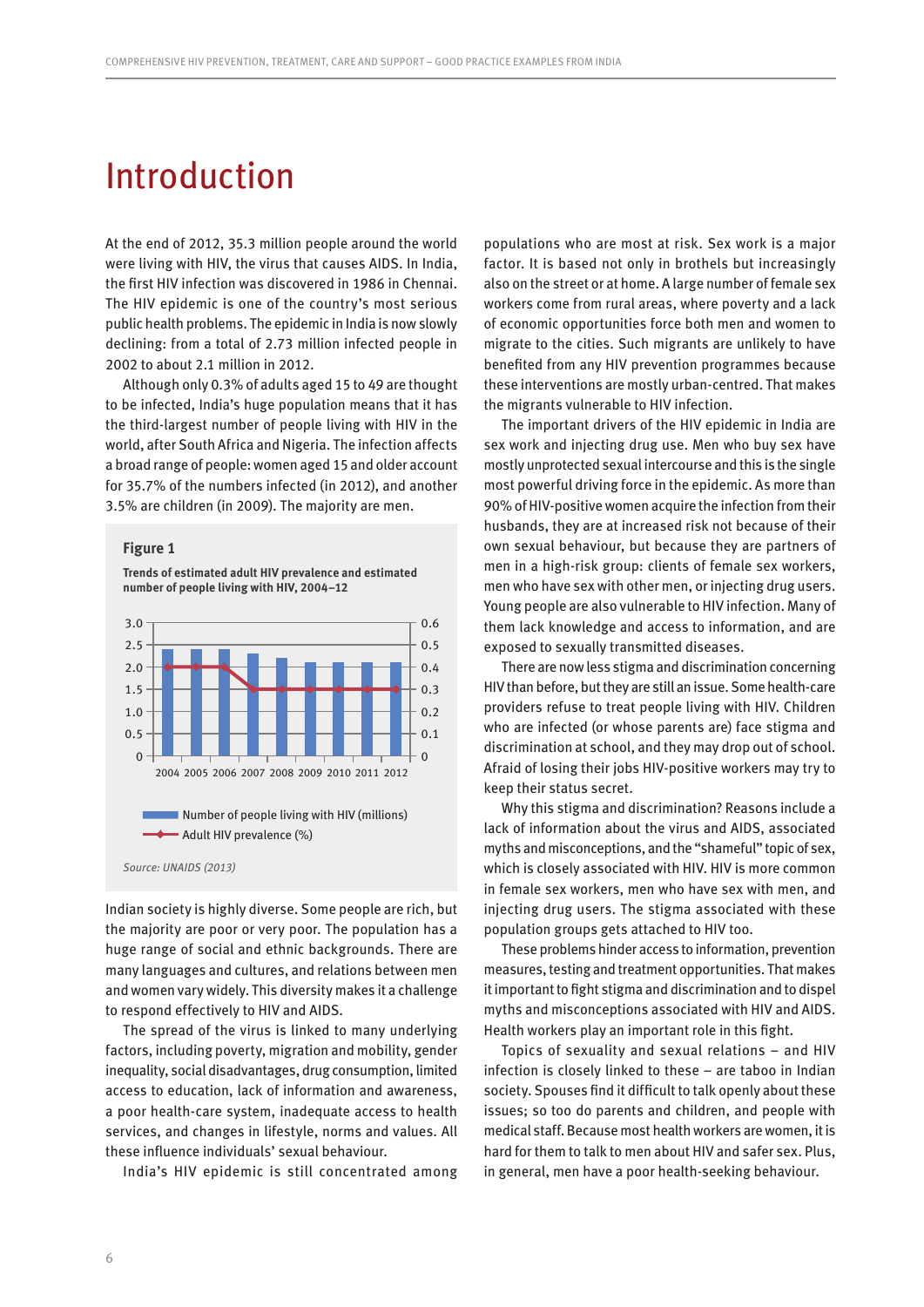The status of women is changing only slowly, and inequalities between women and men still exist. Various factors make women vulnerable to HIV infection.

- **Exposure through partners.** They may be exposed to the virus because their male intimate partners have unprotected paid sex, have unsafe male-to-male sex, or inject drugs.
- **Socio-economic conditions.** Women face tough social and economic conditions, especially in rural areas. They tend to be dependent on men and have little power to negotiate (e.g., for safer sex). They have less education than men, limited access to information and little power to make decisions. They have little control over money, and their mobility is restricted. That makes it difficult for them to access HIV prevention, treatment and care services.
- **Young marriage.** Many girls marry young, so are not prepared for sexual relations. Marriage with older men put them at greater risk of infection because the men may already have had other sexual partners.
- **Violence.** Violence, abuse and rape expose women and girls to HIV and other sexually transmitted infections. Trafficking puts them into exploitative and dangerous situations, where they are subject to physical and sexual abuse as well as infection.
- **Lack of rights.** Women lack equal rights when it comes to inheritance of assets and resources. Sometimes women living with HIV are blamed and rejected by the family.
- **Women's responsibilities.** In addition to their many other duties, women are typically responsible for taking care of children and the sick.

The health of Indians has improved since independence, especially in the last 20–30 years. In 1970, 202 of every 1,000 children did not live to see their fifth birthday; by 2010, 63 failed to do so. Infant mortality rates have fallen too: from 190 per 1,000 live births to 48 in the same period (Table 1).

Despite this progress, over 40% of Indian children are undernourished, and more than two-fifths of the population lives in absolute poverty. Large numbers of people have no access to safe drinking water, adequate housing and health care services. Half the population defecates in the open. There are marked differences in the health status of different states and between rural and urban areas. State-of-the-art, high-tech private health facilities are found in the large towns. The prices for procedures such as heart surgery, orthopaedics and transplantations are much lower in India than in North America and Europe, attracting many patients from these regions. At the same time, rural areas in the poorer states of India lack even the most basic services.

#### **Table 1**

**Population statistics for India, 1970–2010**

|                                        | 1970  | 1990 | 2000  | 2010       |
|----------------------------------------|-------|------|-------|------------|
| Total population (millions)            | 550   | 850  | 1,100 | 1,200      |
| Under-5 mortality rate                 | 202   | 116  | 94    | 63         |
| Infant mortality rate                  | 190   | 83   | 68    | 48         |
| Life expectancy at birth (years)       | 49    | 58   | 61    | 65 (2009)  |
| Immunization coverage measles (1 year) |       | 56   | 54    | 70 (2009)  |
| Maternal mortality ratio               | 1,700 | 570  | 390   | 230 (2008) |
| Crude birth rate                       | 38    | 32   | 26    | 22 (2009)  |
| Crude death rate                       | 16    | 11   | 9     | 8(2009)    |
| Gross domestic product per capita (\$) | 110   | 374  | 450   | 1,375      |

|                         | 1970 | 1990-1999 | 2000-2007 |
|-------------------------|------|-----------|-----------|
| Adult literacy rate (%) | 34   | 48        | 66        |

*Data Sources:*

*Health: World Health Organization; [www.who.int/healthinfo/statistics/mortality/en/](http://www.who.int/healthinfo/statistics/mortality/en/)*

*Population: International Monetary Fund: <http://tinyurl.com/8fnu4c9>*

*Gross domestic product: <http://data.worldbank.org/indicator/NY.GDP.PCAP.CD?page=6>*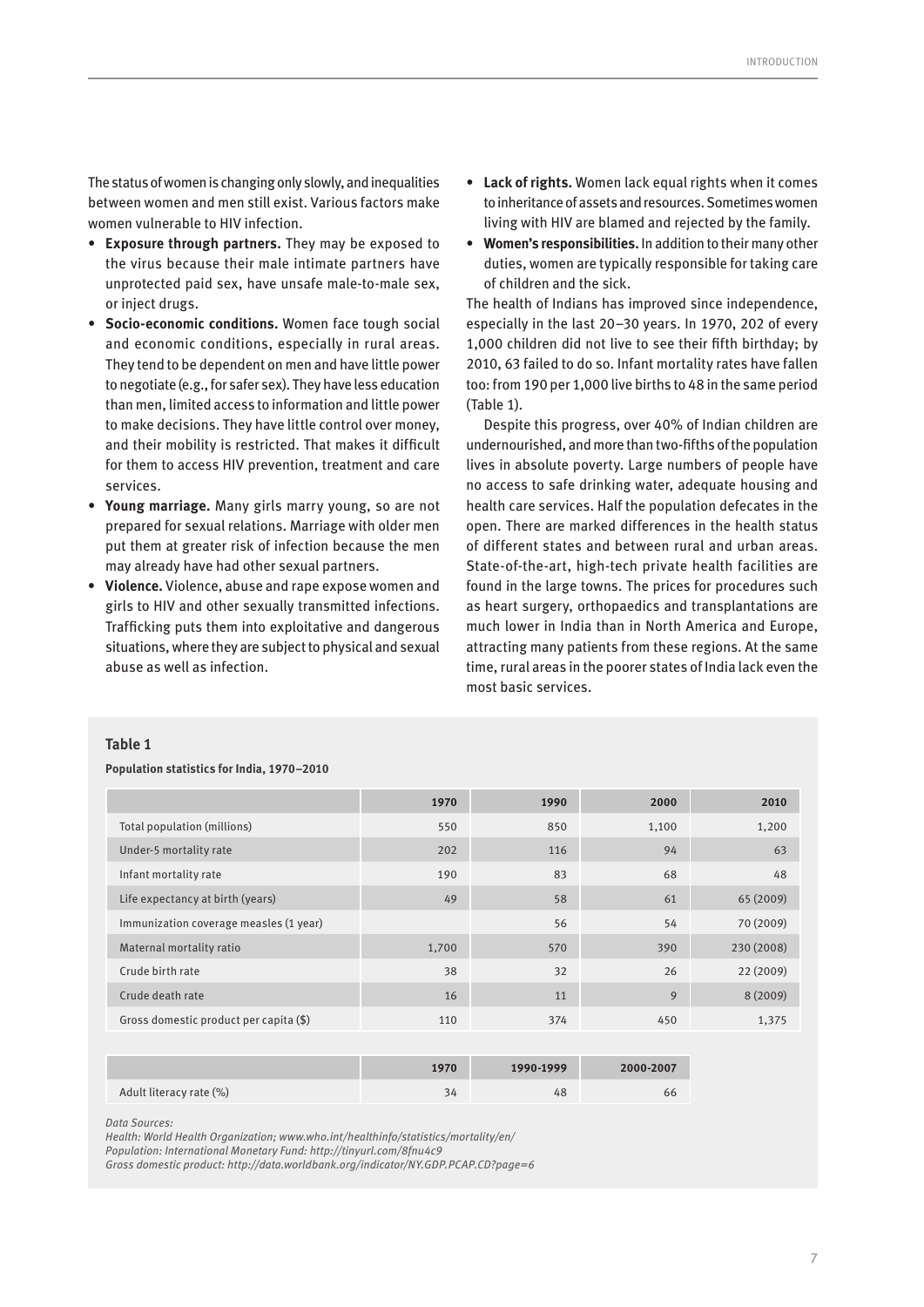## <span id="page-9-0"></span>Regional distribution of HIV

Six high-prevalence states account for over two-thirds of the HIV cases in India (Figure 2). There were 156 category "A" districts in 2007, where over 1% of the women attending antenatal clinics were HIV-positive. (In 2009 this number had fallen to 108 districts.) The distribution of cases is changing continuously: while in high-prevalence states fewer women who attend the clinics are now HIV-positive; numbers rising in some states with low and moderate prevalence, including Gujarat, Rajasthan, Orissa, Uttar Pradesh, Bihar and West Bengal.

In Tamil Nadu, a large state in southern India, HIV prevalence has fallen markedly. Of women attending antenatal clinics, 1.59% were found to be HIV-positive in 2000; this proportion fell to 0.36% in 2006. Of almost 700,000 pregnant women tested between April and December 2010, only 0.13% were positive. Tamil Nadu is no longer considered a high-prevalence state.

Similar trends have been seen in Andhra Pradesh, the state to Tamil Nadu's north. The Andhra Pradesh State AIDS Control Society reported that in 2010 the prevalence among pregnant women was less than 1% for the first time. The highest prevalence was recorded in the coastal districts, with Kadappa the highest at 2.25%, followed by Karimnagar (1.25%), East Godavari (1.25%), Guntur (1.08%) and Krishna (1.0%).



#### **Table 2**

**Population statistics for India, Andhra Pradesh and Tamil Nadu, 2009**

|                                          | India         | <b>Andhra Pradesh</b> | <b>Tamil Nadu</b> |
|------------------------------------------|---------------|-----------------------|-------------------|
| Population (2011, rounded figures)       | 1,200 million | 85 million            | 72 million        |
| Annual population growth (2001-11)       | 1.60%         | 1.10%                 | 1.50%             |
| Female literacy (7 and above)            | 74%           | 68%                   | 80%               |
| Sex ratio (female/1000 male)             | 940           | 992                   | 995               |
| Sex ratio (0-6 years) (female/1000 male) | 914           | 943                   | 946               |
| Crude birth rate                         | 22.5          | 18.3                  | 16.3              |
| Crude death rate                         | 7.3           | 7.6                   | 7.6               |
| Infant mortality                         | 50            | 49                    | 28                |
| Under 5 mortality                        | 64            | 52                    | 33                |
| Maternal mortality (2007-9)              | 212           | 134                   | 97                |
| Total fertility rate                     | 2.6           | 1.9                   | 1.7               |

*Source: Ministry of Health and Family Welfare (2011)*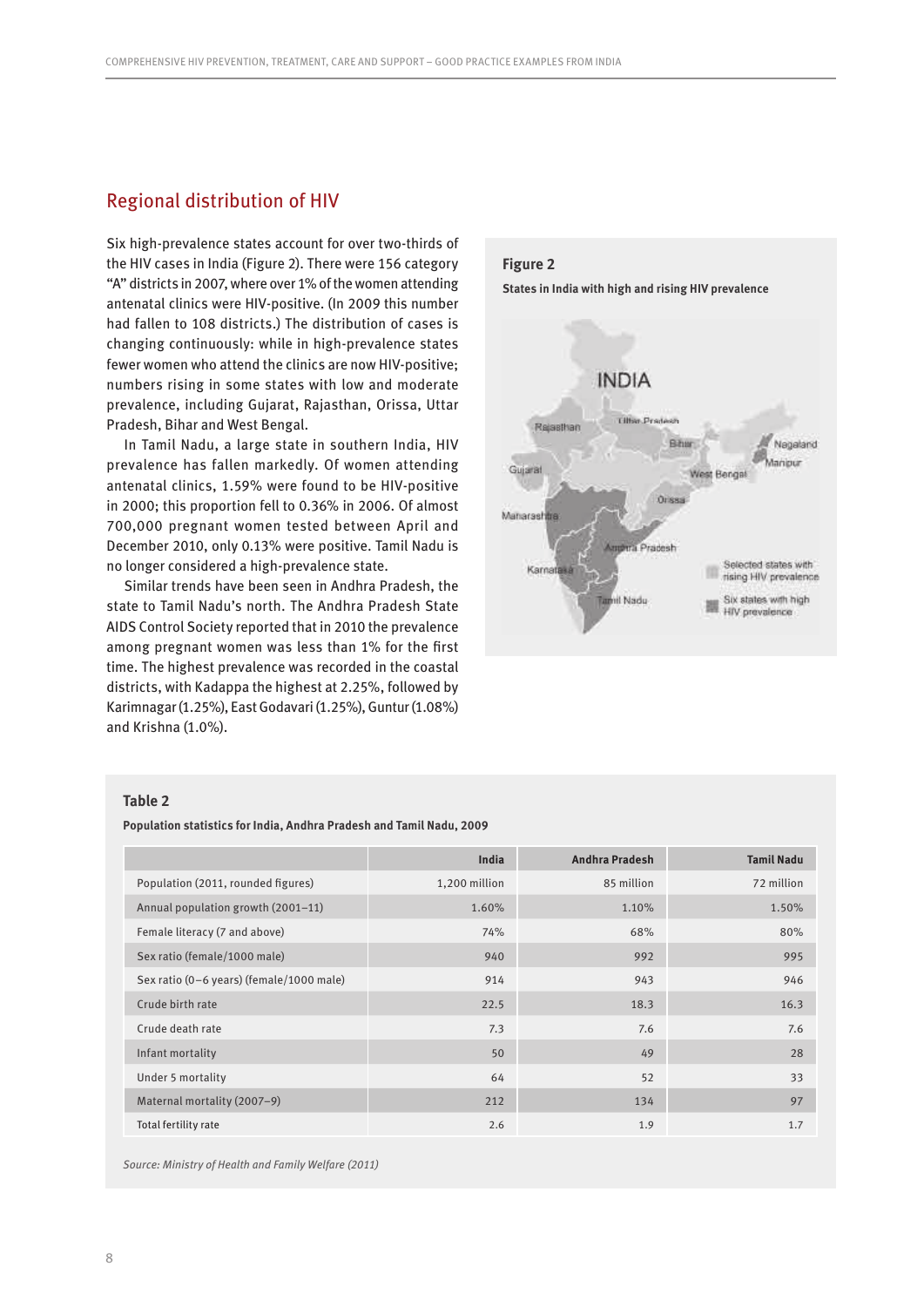# <span id="page-10-0"></span>Organising treatment, care and support

In 1992, India's National AIDS Control Organisation was founded and the first National AIDS Control Programme (1992–99) was launched. Its objective was to control the spread of HIV by expanding the infrastructure of blood banks and treatment of sexually transmitted infections, to start a sentinel surveillance system, and to prevent transmission by creating awareness.

The programme's second phase (1999–2006) included a component of "care and support" for HIV-infected persons. It includes standard precautions to prevent cross-contamination and cross-infection among health workers, between health workers and patients, and among patients.

**Antiretroviral therapy centres (ART centres).** In April 2004, eight government hospitals in six high-prevalence states started providing antiretroviral therapy for eligible people living with HIV. This programme has since been scaled up, both in terms of treatment facilities and the number of beneficiaries. Most therapy centres are located in medical colleges and government-run district hospitals. In December 2010 there were 292 fully functional centres. About 300 centres are needed, based on the demand for antiretrovirals. Table 3 gives details of the antiretroviral therapy centres in Andhra Pradesh and Tamil Nadu.

**Centres of excellence.** The HIV epidemic has over the past decade become more complex. It requires operational research, effective health-delivery systems, and a trained and motivated workforce. Medical institutions have to be able to deliver high-quality care, treatment and support. Complex treatment schedules and patient management require constant training and upgrading of providers' skills. The third National AIDS Control Programme (2007–12) established centres of excellence to facilitate the provision of tertiary-level specialist care and treatment. By 2010, ten such centres were functioning.

**Link antiretroviral therapy centres (Link ART centres).** A study revealed that distance, travel time and costs were the main reasons for patients not regularly attending antiretroviral therapy services. To bring these services closer to the beneficiaries, it was decided to set up "Link antiretroviral therapy centres". These are located mainly at counselling and testing centres in district or sub-district hospitals, and are linked to an antiretroviral therapy centre nearby. Some 550 such link centres have been established and were running by December 2010.

**Community care centres.** These have a mandate to provide a comprehensive package of care, support and treatment services. They are run by non-government organizations but are linked to the government's antiretroviral therapy centres. The first such centres were started in 2001/2 in Andhra Pradesh, where they were named "care and support centres". They ensure that people living with HIV receive:

- Counselling for antiretroviral treatment preparedness and drug adherence, nutrition and prevention
- Treatment of opportunistic infections
- Referral and outreach services for visits of patients in their homes
- Psycho-social support
- Visits if they miss an appointment to make sure they get antiretrovirals on time.

In 2010, 255 community care centres were fully functional. Most are in the high-prevalence states.

**Regional paediatric centres.** All the antiretroviral therapy centres serve children. In addition, seven regional paediatric centres serve as centres of excellence for paediatric care, including the management of complicated opportunistic infections, training and research. These centres have various roles and responsibilities in caring for and supporting infected children, including specialised laboratory services and counselling on adherence and nutrition. They also provide technical support to the other antiretroviral therapy centres in paediatric care.

## **Table 3**

**Antiretroviral therapy centres in Andhra Pradesh and Tamil Nadu**

| <b>Andhra Pradesh</b>    | <b>Tamil Nadu</b>        |
|--------------------------|--------------------------|
| 38 centres treating      | 40 centres treating      |
| • 79,009 adults          | • 45,179 adults          |
| • 4,050 children         | • 2,776 children         |
| • 83,059 people in total | • 47,955 people in total |

*Date: December 2010 Source: NACO (2010a) p. 62*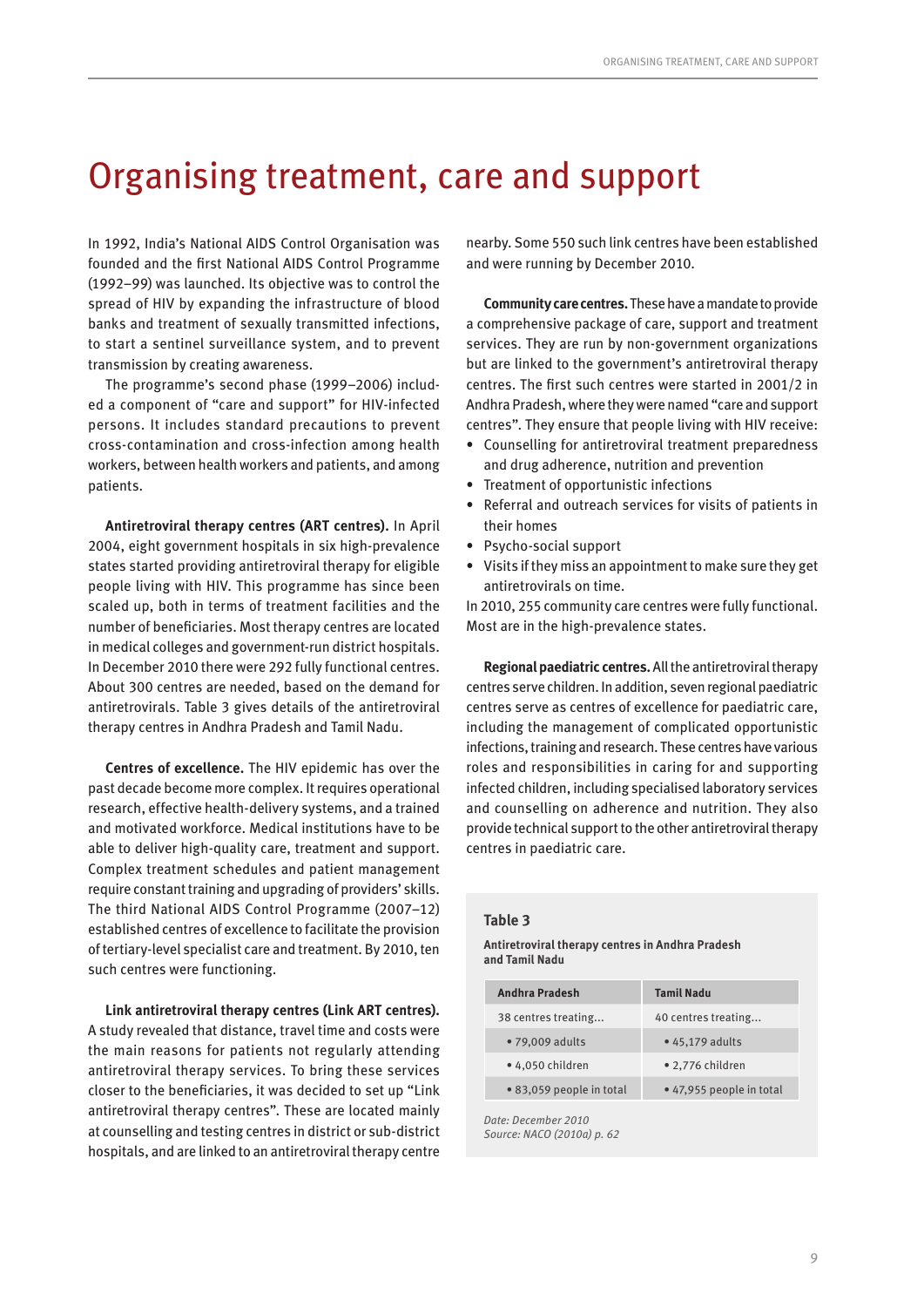## <span id="page-11-0"></span>History of HIV services

Access to treatment, care and support in the high-prevalence states has improved a lot in the last ten years, especially after 2006/8, when many antiretroviral therapy and community care centres were opened. In the low-prevalence states, access is still unsatisfactory. In some states people living with HIV have to travel more than 150 km to reach a centre.

Access to services in the high-prevalence states was very poor in the 1990s and early 2000s. There were very few places in India where one could be tested voluntarily. Health facilities tested certain groups of patients for HIV without their consent (for example, before an operation), and often sent away anyone who was found to be HIV-positive. A UNAIDS study (2001) of discrimination, stigma and denial found that there was no place in the community at that time for people living with HIV. They were discriminated against at all layers of society: in their families, communities, places of work and health services. The study concludes:

*"In contrast, Catholic church-run hospitals and a few other private hospitals in this same city (Bangalore) had opened all their treatment facilities to patients with HIV and AIDS. Indeed, Catholic hospitals were in the unusual position of having a written policy on AIDS that clearly stipulated the provision of unconditional care to patients with HIV. Small private clinics, on the other hand, as was pointed out by doctors at different hospitals and by HIVpositive patients, sometimes denied care and treatment" (UNAIDS 2001).*

The Catholic Health Association of India (CHAI) was one of the first organisations in India that recognised the need for action. It developed a policy on HIV/AIDS in 1994. With financial support from Misereor (the development agency of the German Catholic Bishops' Conference), and technical support from the Medical Mission Institute (based in Würzburg, Germany), CHAI started training staff from its member institutions from all over India in various aspects of HIV management. These health workers were often the only people in their regions to offer care and support.

## A start in Andhra Pradesh

In 2001, the Andhra Pradesh State AIDS Control Society started establishing care and support centres. It asked non-governmental and faith-based organisations to make space and staff available. It approached in particular CHAI member institutions that had extra bed capacity. Most of these were former tuberculosis sanatoriums and leprosy wards. CHAI members established seven care and support centres in 2002, and CHAI trained their staff on

the medical management of HIV/AIDS, the provision of counselling services, and documentation and advocacy. This was the first time in India that people living with HIV were recruited to provide counselling services and were trained in counselling. These centres offered care and support for both in- and out-patients, covering medical, nursing and psychological aspects. From 2004 onwards, the services of six centres were expanded with support from Misereor, and they added outreach activities such as active case-finding, awareness creation and education, and home visits. These six centres offered comprehensive services, excepting only antiretroviral therapy. For several years, these centres were the only facilities in a wide area that offered services for people living with HIV. Patients would come from as far as 100 km away.

After the Indian government began setting up antiretroviral therapy centres and link antiretroviral therapy centres, the CHAI care and support centres were renamed "community care centres". They continue to play an important role and work closely with the antiretroviral therapy services.

## Expansion to other states

After the start in Andhra Pradesh, the concept was introduced in other states in the following years. The Catholic Bishops' Conference of India started supporting 45 community care centres in high- and medium-prevalence states with financial assistance from the Global Fund to fight AIDS, Tuberculosis and Malaria. Most of these do not have a community component like that in the six centres in Andhra Pradesh.

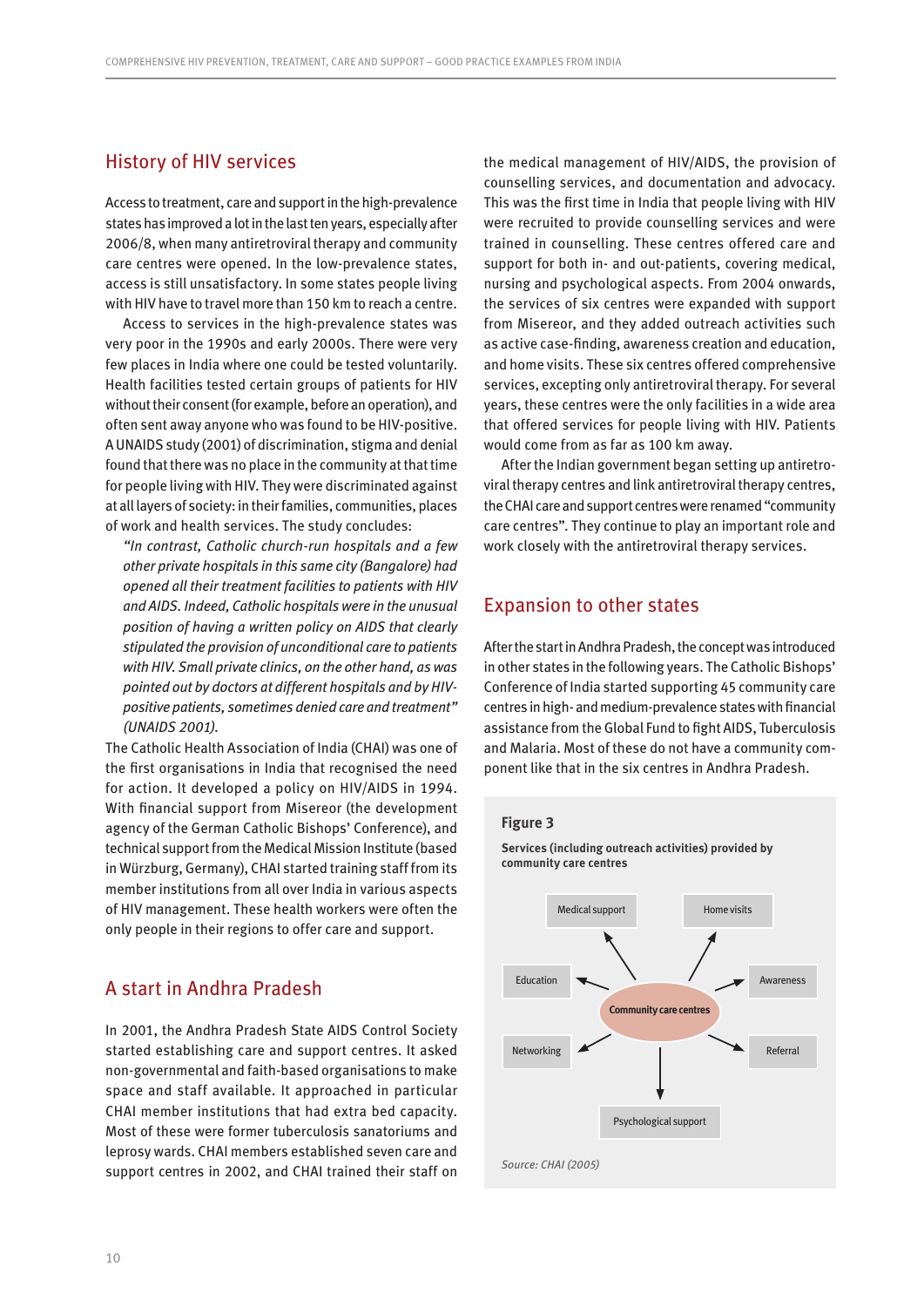## **Box 1**

## **Objectives of community care centres**

Under the national programme, a community care centre is a place with facilities for outpatient and inpatient treatment where a person living with HIV receives the following services:

## **Inpatients**

All patients started on antiretroviral therapy will be sent to the community care centre for a minimum of 5 days of inpatient care:

- Medical monitoring for side effects and tolerance to antiretroviral therapy regimen and/or stabilisation of opportunistic infections as initiated.
- Verification of patient address.
- Follow-up home-visits to ensure home care and to monitor well-being and treatment adherence.
- Preparing family and/or spouse for acceptance of test status of person living with HIV, counselling for supervised administration of drugs, home based care etc.
- Psychosocial and counselling support on treatment adherence, patient education, nutrition counselling, positive prevention, reproductive health counselling for HIV-positive women and couples etc.
- In case of requiring stay for over five days, discharge of the patient would be determined by the treating physician.

### Treatment of opportunistic infections

Following assessment at the antiretroviral therapy centre, people living with HIV who do not require antiretroviral therapy, will be followed up for pre- antiretroviral therapy care such as routine regular monitoring of CD4 testing and other medical concerns. The people living with HIV will also receive psychosocial support and counselling, treatment literacy, positive prevention, etc.

## **Referrals to:**

- Integrated counselling and testing centres for confirmation of HIV status in patients with unconfirmed or unknown status, spouses and family members of people living with HIV, etc.
- Prevention of parent-to-child transmission for care of HIV-positive pregnant women.
- Paediatric HIV services/antiretroviral therapy centre for children living with HIV/AIDS for routine check-up.
- Monitoring including growth, immunization, prevention and care of opportunistic infections, assessment for antiretroviral therapy initiation, etc.
- Antiretroviral therapy centre for the CD4 test and other laboratory investigations and if required, initiation of antiretroviral therapy at the antiretroviral therapy centres.
- Medical facilities for specialised services as required.
- Directly observed therapy, short course for treatment for tuberculosis.
- Other services as required, e.g. welfare-legal services, harm-reduction programmes for injecting drug users, peer support networks, etc.

## **Outpatient facility for:**

- Consultation of illnesses related to HIV infection.
- Treatment of opportunistic infections.
- Counselling for adherence and home-based care.

## **Home based care**

- Outreach facility for people living with HIV who required home care or additional psychosocial support.
- Counselling for home-based care.

Some community care centres may also serve as a Link antiretroviral therapy centre for patients on antiretroviral therapy. These community care centres have to be accredited by National AIDS Control Organization.

A community care centre may also provide integrated counselling and testing centre service as per the Integrated Counselling and Testing Centre Operational Guidelines of NACO.

The integrated counselling and testing centre will offer HIV testing to

- Spouses and children of people living with HIV
- High risk groups
- Clients reporting to the community care centres with tuberculosis
- Any client referred to the centre
- Direct walk-in clients seeking an HIV test

The community care centre will provide the range of prevention of parent-to-child transmission services:

- Pregnant women referred to the community care centres
- Spouses of people living with HIV
- Positive pregnant women.

### **Directly observed therapy, short-course facility**

In the absence of a nearby directly observed therapy, short-course centre or based on the client load requiring tuberculosis treatment, the community care centre can function as a directly observed therapy, shortcourse centre, or serve as a drug dispensing centre for tuberculosis patients following the criteria set by the Revised National Tuberculosis Control Programme.

### **Risk reduction**

• All people living with HIV should be counselled for risk reduction.

*Source: Modified from NACO (2007a)*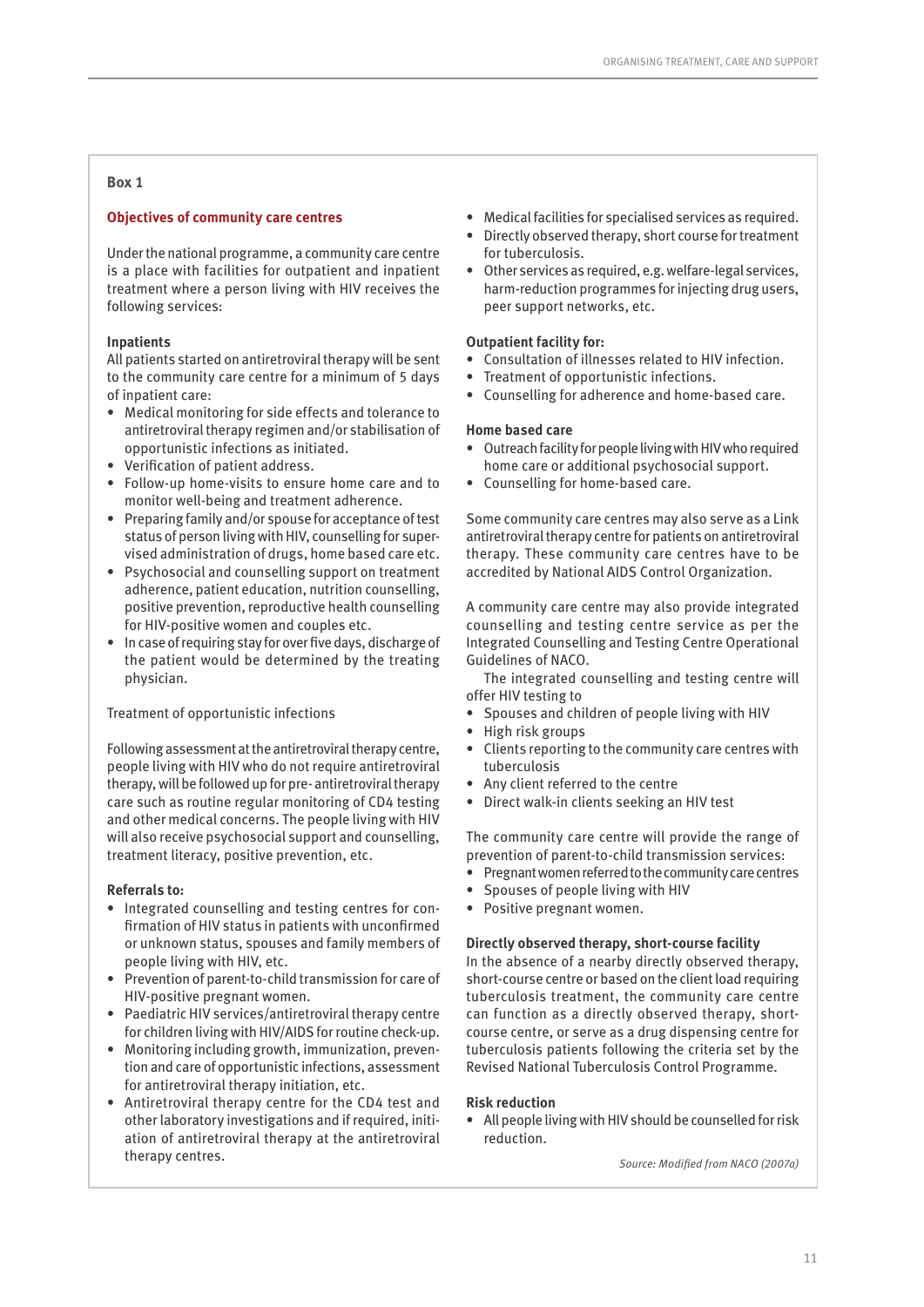<span id="page-13-0"></span>The community care centres have been a successful and effective response to the HIV epidemic. Many people living with HIV have found their way to the centres and have become regular visitors. The introduction of antiretroviral therapy has given a second chance in life for many. The community care centres help their clients to access antiretroviral therapy, and assist them in adhering to the therapy.

## The community care centre concept

First known as "care and support centres", the community care centres were renamed following guidelines from the National AIDS Control Organisation. They

*"...were intended to function as a bridge between hospital and home care. Hence, [community care centres] were envisaged as stand-alone short-stay homes for [people living with HIV]. These were not linked to other activities of the programme." (NACO 2010b, p. 1).*

The main tasks of the community care centres were *"...to provide treatment for minor opportunistic infections and provide psychosocial support through sustained counselling." (NACO 2010b, p. 1).*

In 2007, the original concept of stand-alone centres was replaced by the following:

*"The [community care centre] needs to be transformed from a stand-alone short-stay home to playing a critical role in enabling [people living with HIV] to access [antiretroviral therapy] as well as providing monitoring, follow-up, counselling support to those who are initiated on [antiretroviral therapy], positive prevention, drug adherence, nutrition counselling etc. The monitoring of [people living with HIV] who do not require [antiretroviral therapy] yet (pre-ART care) will also be a critical function that needs to be carried out by the [community care centre]" (NACO 2007c, p. 7).*

The original concept of the care and support centres, developed in 2002, has moved into a more integrated support mechanism, combining various aspects of care. The arrival of antiretroviral therapy in 2004 has induced these changes. Everyone who gets antiretroviral therapy for the first time is supposed to stay in a community care centre for at least the first five days of the treatment.

# Three community care centres



The following sections show the impact of community care centres on the lives of people living with HIV and their families. They describe two centres in Andhra Pradesh and one in Tamil Nadu:

- The **Assisi Hospital and Dermatological Centre** in Krishna District, Andhra Pradesh
- **Snehasadan Community Care Centre**, also in Krishna District.
- **Jeevan Jyothi Hospice**, in Tamil Nadu.

All three are CHAI member institutions, and members of their staff were among the first to be trained by CHAI in HIV management, long before the government started with a coordinated effort to assist people living with HIV. The three community care centres have different backgrounds and daily operations. Nevertheless, their activities are similar.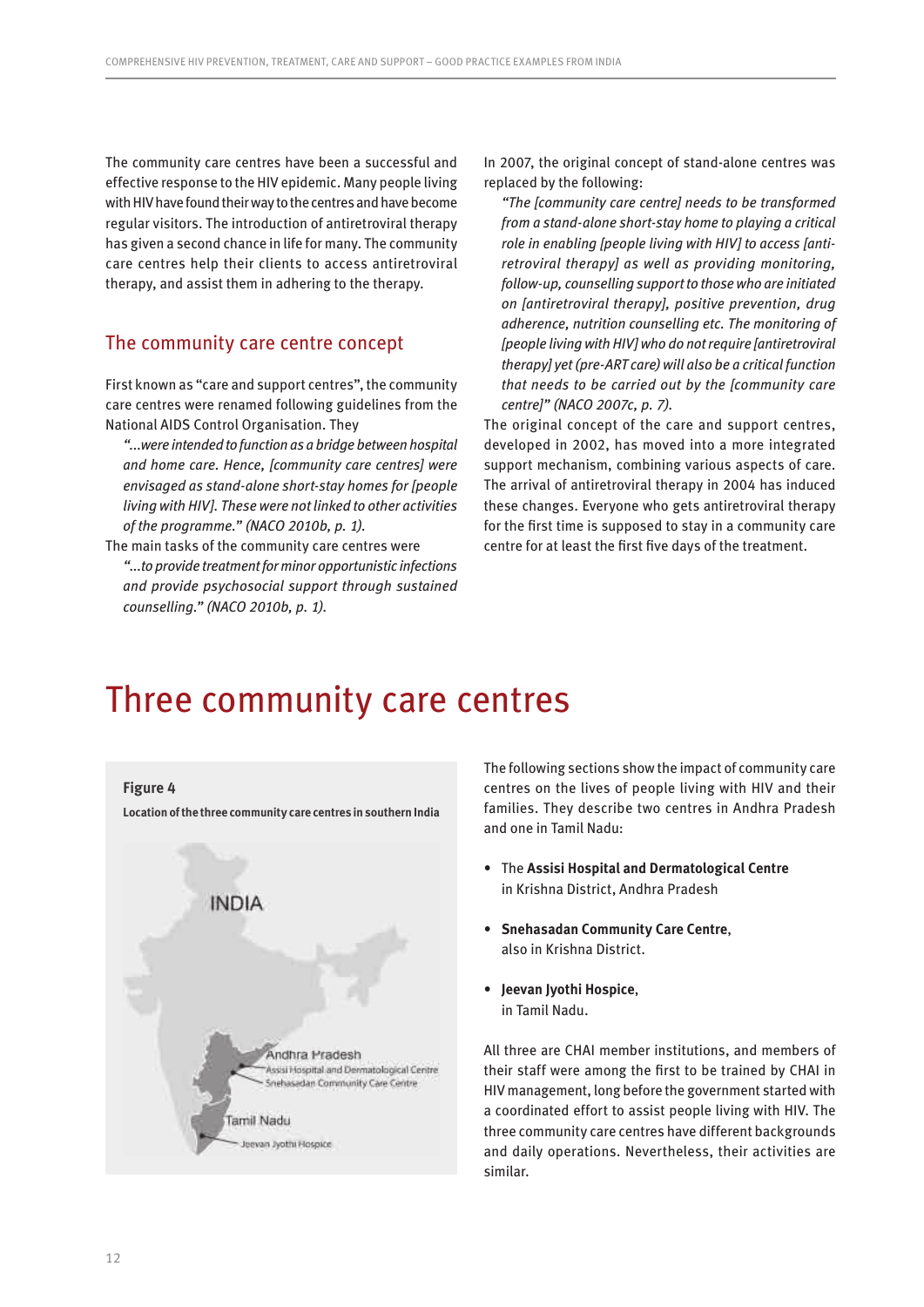## <span id="page-14-0"></span>Assisi Hospital and Dermatological Centre

The Assisi Hospital and Dermatological Centre was established in 1985 as a general hospital specialising in leprosy treatment and control. Community-based rehabilitation for leprosy patients was (and still is) an integral part of its services, although new leprosy cases are now rare. It still serves as a general hospital for local people and a dermatological centre for a large part of the district. It is managed by the Assisi Sisters of Mary Immaculate.

Krishna District is one of the high HIV prevalence areas in Andhra Pradesh. In 2002, CHAI asked the Assisi hospital to collaborate with the Andhra Pradesh State AIDS Control Society and become a care and support centre. Assisi already welcomed people living with HIV, and CHAI had trained some of the staff in HIV management. CHAI continued to do this, and later trained outreach workers, too. From 2004 to 2009 it provided financial support for the hospital's outreach activities through a Misereor grant. The trainees included counsellors who were trained in the local language. In recent years, the Andhra Pradesh State AIDS Control Society has provided more and more training and staff supervision. In 2008 the name "care and support centre" was changed to "community care centre" in accordance with national policy.

For many years, Assisi was the only facility in the district that welcomed people living with HIV. Patients also came from other districts and even from the large towns of Guntur and Vijayawada (both some 70 kilometres away), which had no suitable facilities. Assisi identified more than 2,000 people living with HIV in the two years after it became a care and support centre.



After 2005 the annual number of newly identified HIV infected persons dropped (Figure 6). This may be due to two causes: it may reflect a decline in HIV incidence observed in southern India from 2004/5 onwards, or it may also be a result of improvements in service provision elsewhere.

But despite the fall in new registrations, the centre's workload is declining only slowly (Table 4).

The centre has registered over 8,500 people living with HIV (2011).

The medical college in Guntur was one of the first antiretroviral therapy centres in Andhra Pradesh (April 2004). Assisi used to send people living with HIV there to start antiretroviral therapy. But then the doctors in Guntur asked Assisi not to send any more patients as they did not have enough medicine.



*Figure 5. Assisi hospital entrance*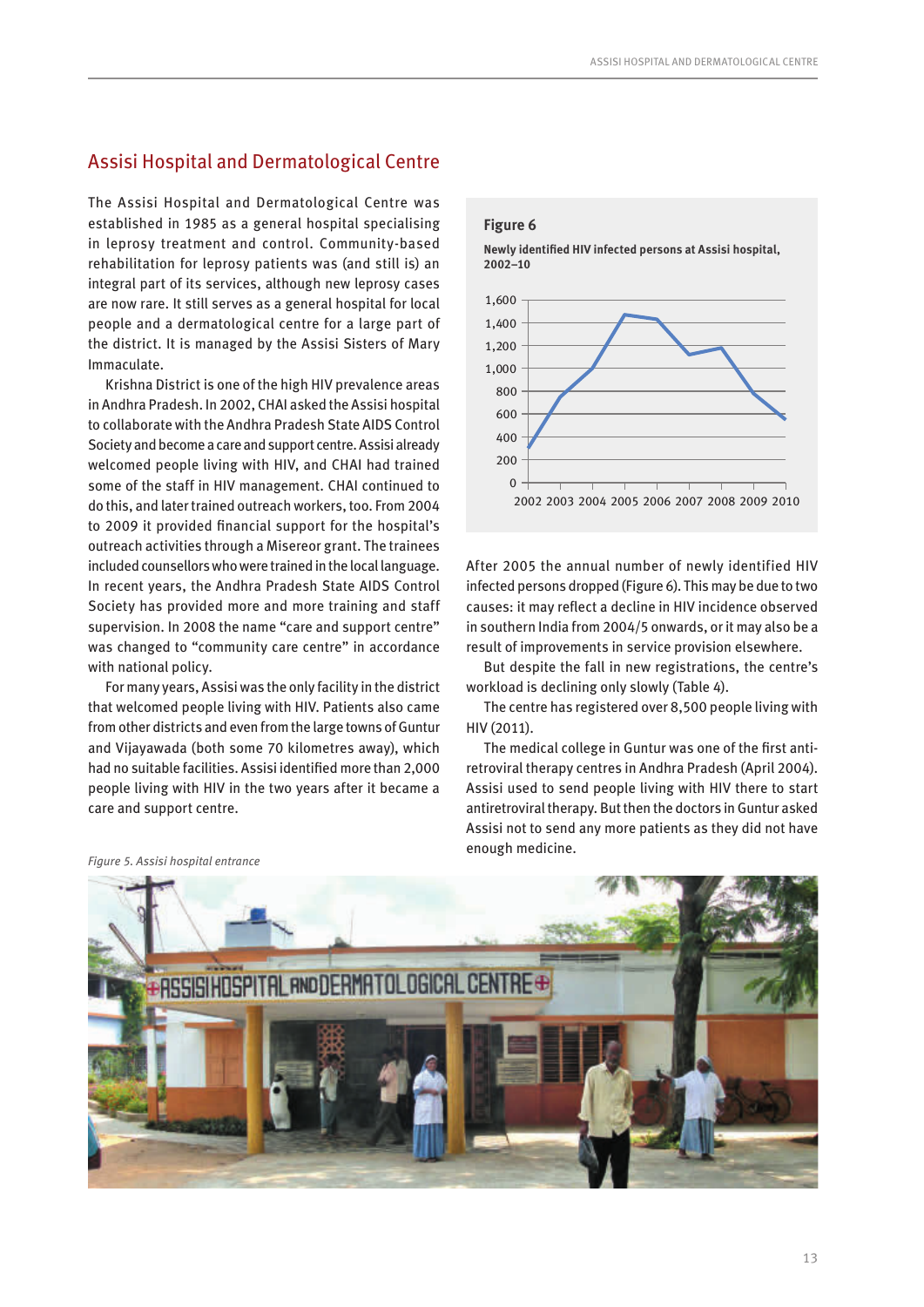#### **Table 4**

#### **Patients at the Assisi clinic, 2008–10**

|                                                               | 2008   | 2009   | 2010  |  |  |  |
|---------------------------------------------------------------|--------|--------|-------|--|--|--|
| New patients with HIV registered at the outpatient department |        |        |       |  |  |  |
| On antiretroviral therapy                                     | 55     | 64     | 143   |  |  |  |
| Not on antiretroviral therapy                                 | 931    | 904    | 493   |  |  |  |
| Patients with HIV re-attending at the outpatient department   |        |        |       |  |  |  |
| On antiretroviral therapy                                     | 3,285  | 5,526  | 6,386 |  |  |  |
| Not on antiretroviral therapy                                 | 12,829 | 12,791 | 9,391 |  |  |  |
| <b>New patients with HIV admitted</b>                         |        |        |       |  |  |  |
| On antiretroviral therapy                                     | 65     | 132    | 112   |  |  |  |
| Not on antiretroviral therapy                                 | 332    | 321    | 228   |  |  |  |
| <b>Patients with HIV re-admitted</b>                          |        |        |       |  |  |  |
| On antiretroviral therapy                                     | 137    | 283    | 469   |  |  |  |
| Not on antiretroviral therapy                                 | 226    | 145    | 230   |  |  |  |

The sisters at Assisi realized that antiretroviral therapy had positive effects, and knew there was a long queue of people in need. So they started to look for support, and began antiretroviral therapy on a small scale with 30 patients. The centre negotiated a reduced price for the drugs with pharmaceutical companies in India. Only a few patients could afford to pay for the treatment; others paid part of the cost, while the very poor were treated for free. The number of patients requiring antiretrovirals steadily increased, even after the general hospital in Vijayawada started providing therapy. The capacity at Guntur and Vijayawada was still too low, and many people who had been referred there did not start the therapy. Many of them died as a result.

The Assisi hospital approached Misereor for support, and in 2008 a pilot programme started to provide antiretrovirals to those who could not get therapy from government facilities. It offered therapy for 151 people; it is still treating 130 of them. It also installed a CD4 counter (CD4 cells are the managers of the immune system: if the CD4 count falls below a certain level, it is time to consider antiretroviral treatment).

In the last few years, the larger hospitals' capacity for antiretroviral therapy has increased, and a link antiretroviral therapy centre has been established in Machilipatnam, a small town about 12 kilometres from Assisi. This rise in capacity means that Assisi now refers all new patients to the government centres.

The Misereor-funded programme showed the health authorities that adequate antiretroviral therapy care could be offered outside highly specialised centres. Although Assisi provides a relatively small number of people with antiretrovirals, the community care centre still plays an important role in the treatment of many. It provides regular counselling and support for people who get their antiretrovirals from Machilipatnam or Vijayawada, and treats opportunistic infections and other HIV-related conditions.

*Figure 7. Sr Dr Prashanti Mary, head of the Assisi Hospital, during a consultation*

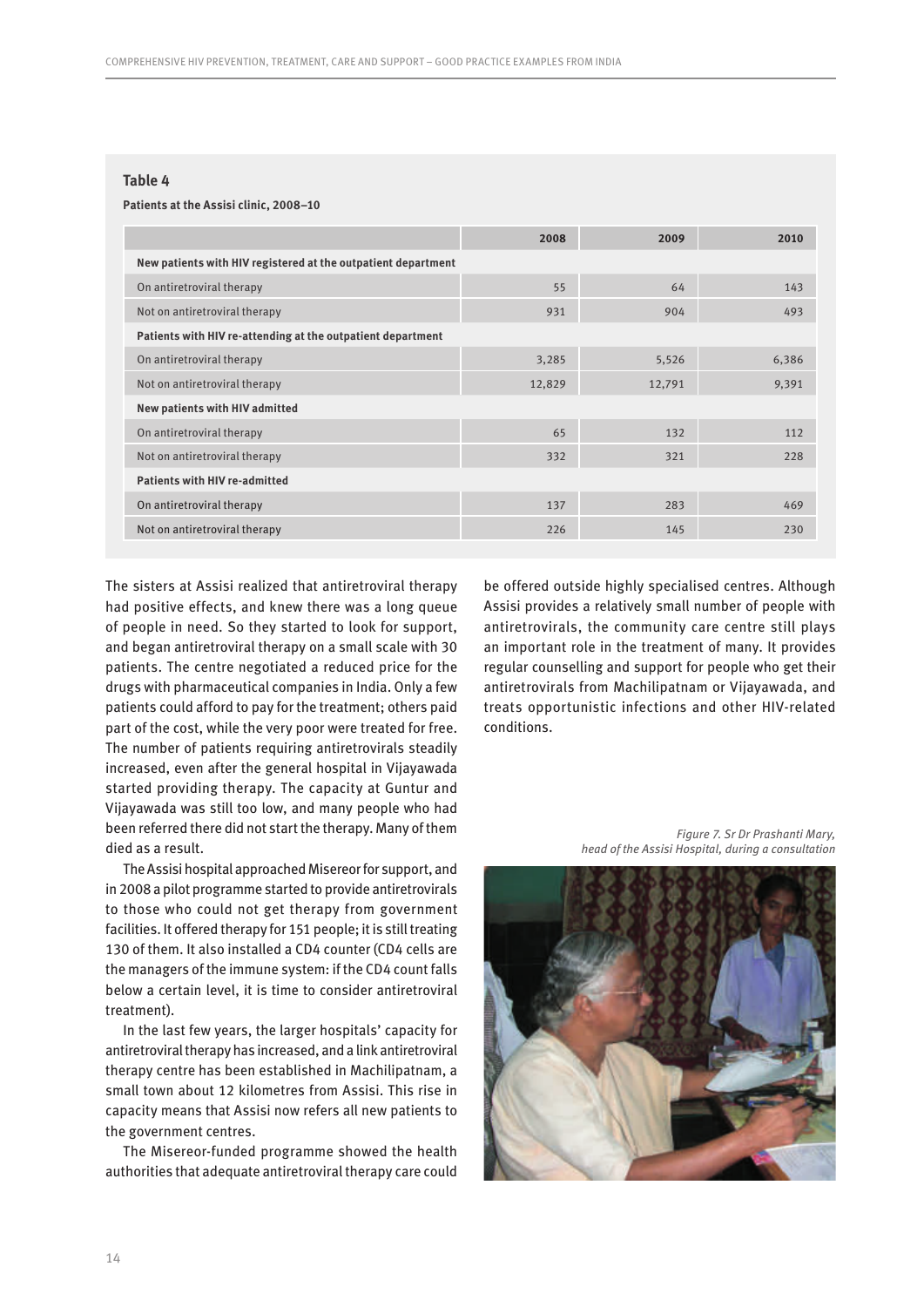## Services

Figure 8 shows the procedure followed by the Assisi hospital if someone is found to be HIV-positive.

Assisi offers a combination of medical, psychosocial and welfare support. Before antiretroviral therapy was introduced, the main medical intervention was treating

opportunistic infections. Patients could be admitted for up to 15 days, and sometimes more if necessary. People on antiretroviral therapy suffer less from opportunistic infections.

### **Figure 8**

**Sequence of care at Assisi for someone found to be HIV-positive**



*Source: Adapted from a poster in Assisi*

#### **Box 2**

#### **The shock of finding out**

Mr Saya was shocked when he went to donate blood in 2005, and his blood was refused. That was when he discovered that he was HIV-positive. Extremely worried, he continued to work as a sales representative for agricultural products. Then his health got worse, and he had to give up his job.

He went to the hospital in Machilipatnam, where he was diagnosed with tuberculosis. His treatment brought him to Assisi, which he had heard about several years

before when staff had gone around the villages to tell residents about HIV.

Now 32, Mr Saya says that the counselling at Assisi has helped him a lot. After a few sessions he understood his condition better, and finally he told his family about it. They were shocked at first, but now fully accept him. He has told many people that he is HIV-positive. The doctor at Assisi has referred him to the antiretroviral therapy centre.

Mr Saya has visited various HIV facilities in recent years. He says Assisi is by far the best. The staff are always welcoming, he says: the service is very good and he is always supported.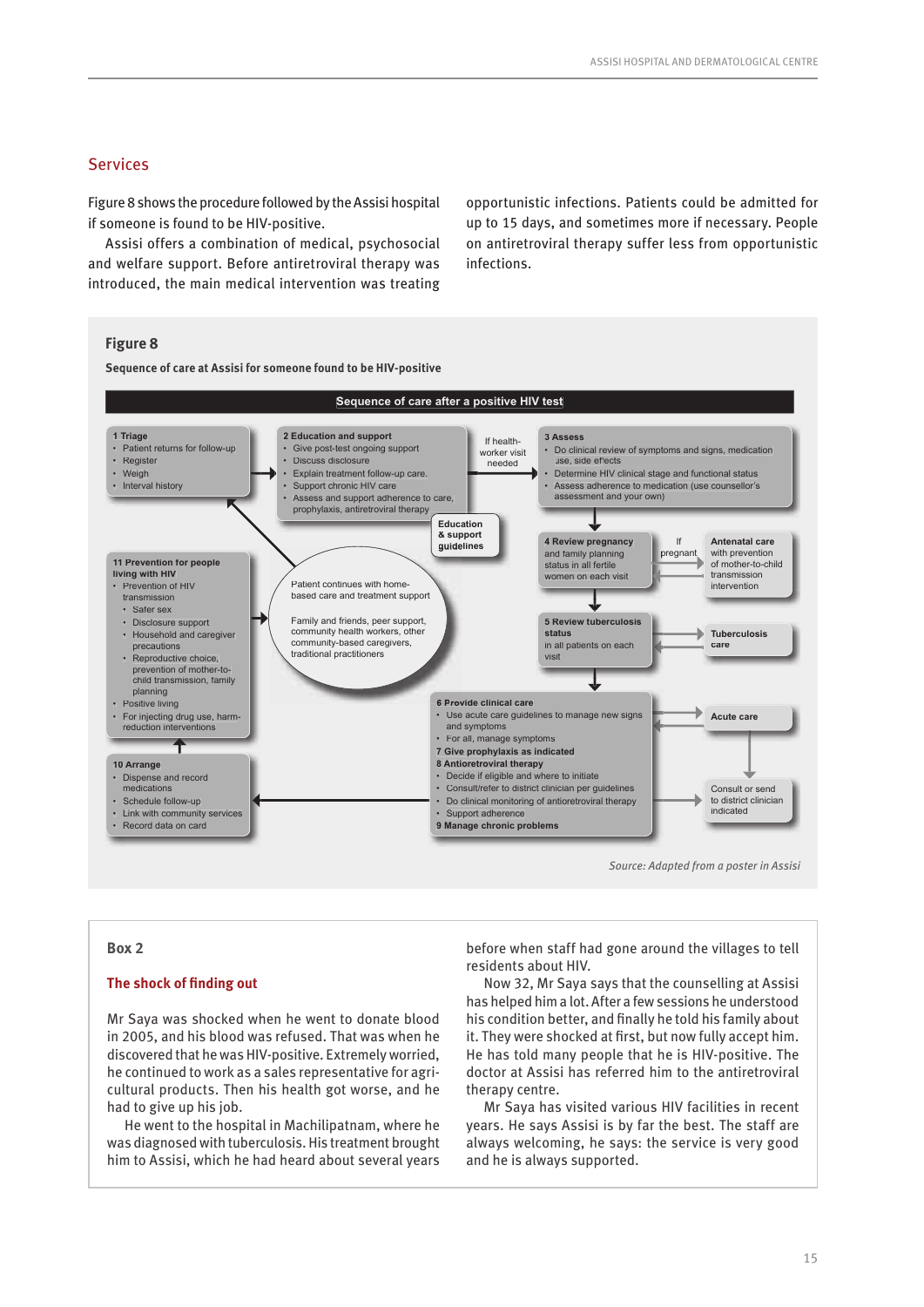#### **Box 3**

## **Love unites two Assisi outreach workers**

Bhaskara and Richa have known Assisi since 2002. Both say that they would no longer be alive without the hospital.

Bhaskara used to work as an electrician, but stopped in 2002 as he was not feeling well. He went to Machilipatnam Hospital, where a test showed that he was HIV-positive. He was afraid of coming to the Assisi hospital, so went instead to a private health clinic. He lives nearby Assisi and he was afraid that people would know that he was HIV-infected. The private clinic put him on antiretroviral therapy without any further examination, but he had to stop after 3 months because he had no more money.

His village neighbours suspected that he was infected and wanted him to move out. It was all very stressful for his father, who ended in hospital with a stroke. His sister wanted to marry, but could not find a husband because of his condition.

Desperate, Bhaskara decided to end his life. He bought some poison, but before he took it, he went to see the parish priest, who talked with him and contacted the Assisi hospital. There, Bhaskara was put on supportive medication and was offered counselling.

Bhaskara became Assisi's first outreach worker, and later was trained as counsellor. He became very open about his condition. In the village he says: "I am HIVpositive. What is your problem with that?" He says that people living with HIV are now much better accepted than when he found out his status. His family supports him fully. A few months ago he restarted antiretroviral therapy, and he is feeling fine.

Richa, Bhaskara's wife, is also from nearby. She was trained as a teacher and got married to her first husband when she was 18. She got pregnant, but her husband was sickly and went to Kerala for treatment. She was also not well and in 2002 tested positive for HIV. Her husband died in 2004, and her brother moved her out of the house. In despair, she went to Assisi, where she was welcomed and could stay for some time. She was trained as a counsellor and joined the hospital's prevention of parent-to-child transmission programme.

Richa's family life has changed a lot over the years. Her son is now 10 ten years old and lives with the parents of her late husband. In Assisi she worked with Bhaskara, and they fell in love. They got married in 2008, and have a child. She is now on antiretroviral therapy and her health is fine.

In the years since they heard that they were HIVpositive, many things have changed. In the past, many people committed suicide, but this is rare nowadays. Villagers' attitudes have changed a lot. The work of the Andhra Pradesh State AIDS Control Society is visible, but the Assisi hospital has made a special impact. Due to its support, Bhaskara and Richa now have a future again.

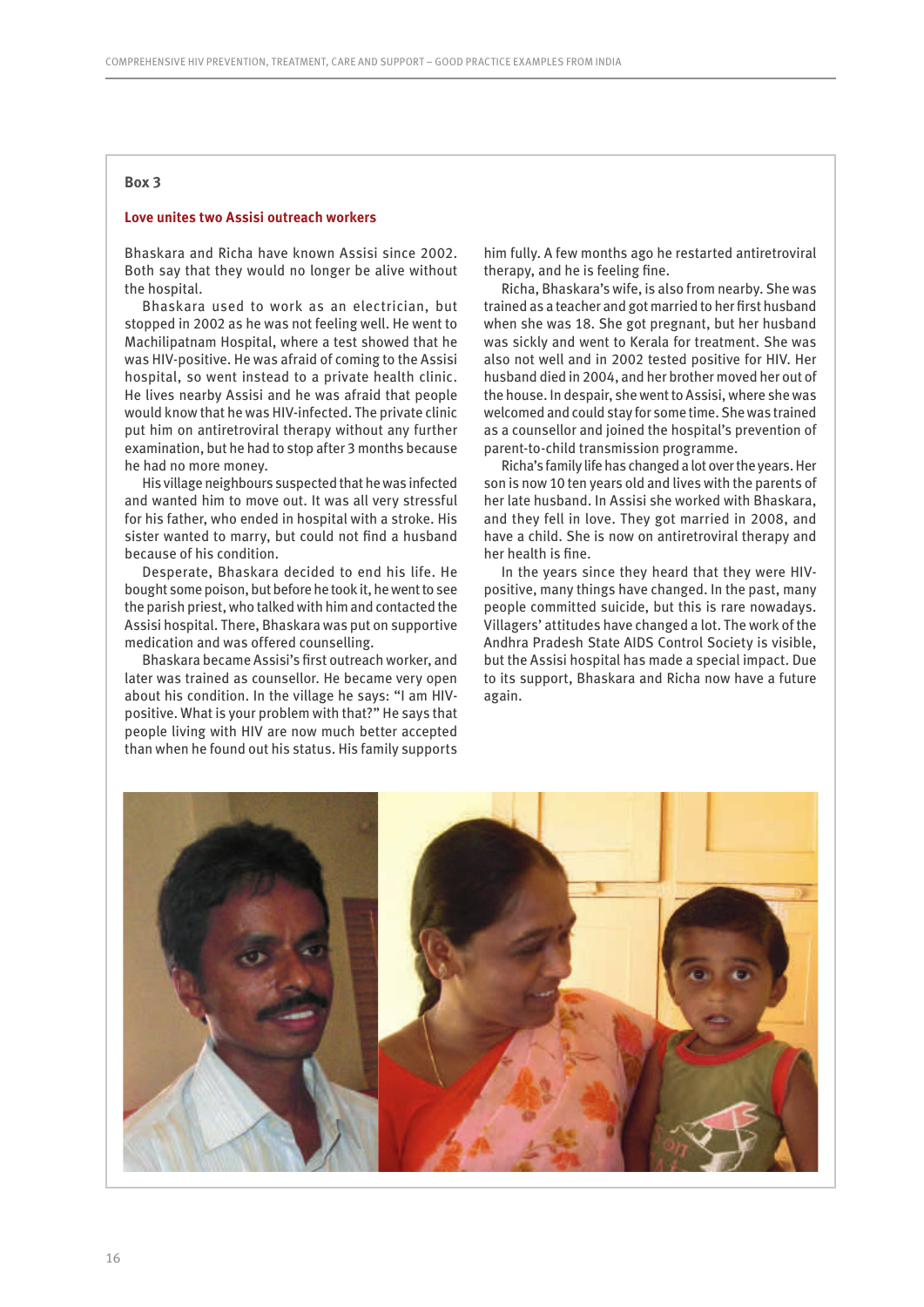Assisi's outreach activities include home visits, sensitization of the community, awareness creation and formation of support groups to strengthen the position of people living with HIV.

Counselling is one of the Assisi community care centre's main activities. The counselling unit provides counselling as well as psychosocial services to patients and their families. The unit has a well-functioning network with the government and non-government organizations. It is managed by a full-time counsellor and four HIV-positive outreach workers. They are a client-friendly team. All five staff are properly trained and are confident in their work. The unit has standalone premises near the hospital, making it possible for people to come for counselling without having to go into the hospital. It records hundreds of contacts each year. Most counselling sessions are done there, but outreach workers also meet people living with HIV and their families in the community.

The centre keeps a list of HIV-positive people who want to get married. This has resulted in eleven marriages of HIV-positive couples so far. Other organisations have similar initiatives.

#### **Box 4**

#### **Kiran gets hope from counselling**

Kiran has come to the Assisi counselling unit for a "friendly visit" and to pick up the preventive medication co-trimoxazole and vitamins.

He found out he was HIV-positive two years ago when he was diagnosed at the government hospital, which referred him to the Assisi counselling unit.

Kiran was very depressed at the time. The first time he came to the Assisi hospital he did not know where to go, and he ended in the dining hall where an awareness and anti-discrimination film was being shown. That gave him some hope. The counsellor explained during his first meeting what HIV was, and he was offered continuous psychosocial counselling. The counselling gave him information, confidence and trust in life again. He finds that the Assisi community care centre explains things in a loving and understanding way, and he says that he can express his doubts openly.

He earns around 10,000 rupees a month by making jewellery: enough to live on. He is 28 years old, and lives with his parents. He has told them that he is HIV-positive, and they support him. Since learning about his HIV status, he has abstained from sex. But he is in good shape, and is looking for an HIV-positive woman to marry.

## Monitoring adherence and counselling

The counsellor checks whether patients come regularly to their appointments, counts their pills to see whether they have taken the medication as prescribed, and discusses the drug intake. If the person has not been adhering to the treatment correctly, the counsellor tries to find out why, then offers advice. If the patients do not come on time to collect their medicines, an outreach worker visits them at home. The government antiretroviral therapy centres also inform Assisi if someone misses an appointment.

## Support

The centre runs self-help groups of infected and affected people. There are 10 such "mutual support groups", each with 10 members. The majority of the members are women; they meet regularly at the Assisi centre because of fear and discrimination in their communities. The members share experiences and discuss their situations and needs: nutrition, hygiene, savings and loans. They appreciate such sharing and come regularly to the meetings.

The centre also provides livelihood support, in particular to widows. A microcredit scheme (a revolving fund) helps them to support themselves and their families.

The centre gives temporary welfare support to poor and needy patients. Children in need can get books, uniforms and other items for their schooling. The hospital's outreach workers provide palliative care to few patients at home. Patients may be in this serious condition if, for example their drugs have not been effective or have serious sideeffects. Patients may also need such care if they stop taking the treatment or cannot afford to come to the centres for antiretroviral therapy.

## Outreach workers

The outreach workers are HIV-positive. This is important as they can share their personal experience with the patients and encourage them not to give up. Their outreach work earns them respect in the community and has given them self-confidence.

Assisi has two groups of outreach workers. Two men and two women work in the counselling unit, do home visits, monitor adherence and counsel patients. Another 16 women work in a programme to prevent parent-to-child transmission of the virus. Some have been doing this job for five years. They have been trained by CHAI, the Andhra Pradesh State AIDS Control Society, and other organisations. They tell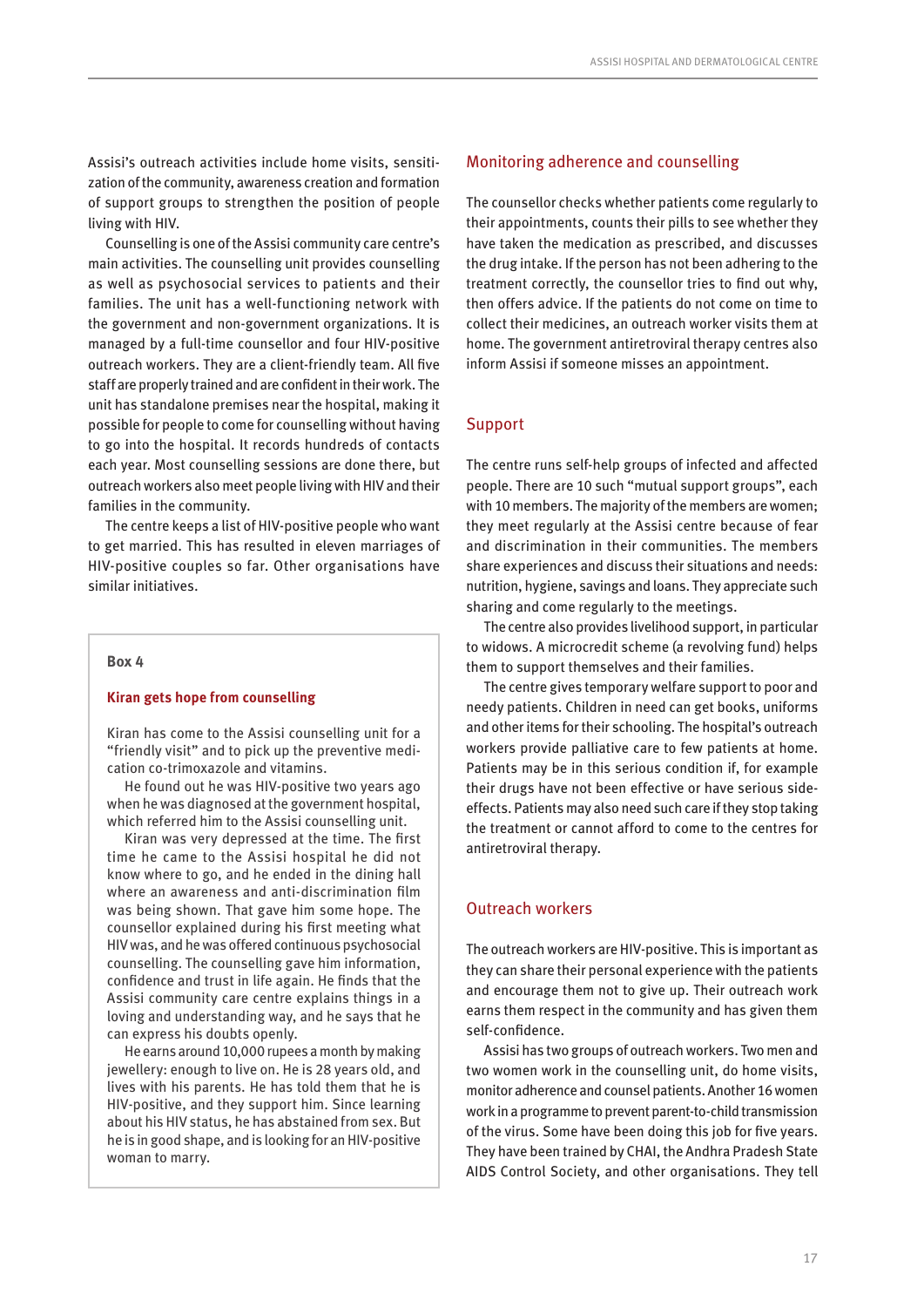people about HIV and AIDS, how the virus is transmitted and how to protect themselves. They also raise awareness on hygiene, nutrition, sexually transmitted infections, and government schemes.

#### **Box 5**

#### **"I didn't dare to leave the house"**

"I didn't dare to leave the house because of shame and fear and the rejection of the community," says one of Assisi's outreach workers. "After the continuous counselling at Assisi and with the employment as outreach worker, I can maintain my family and have gained self-confidence."

Several of her colleagues have similar experiences. Most are widows: their husbands died of AIDS and they have to take care of their children alone. The children of two of the staff stay with their fathers' parents during the holidays. One widow says her mother-in-law came to see her grandchild for the first time only after 10 years.

One of the outreach workers has no contact with her two children. After her husband's death, his family took them away. She misses them, but she consoles herself with the thought that she may be ill one day and not be able to care for them.

The in-laws often say that the wife has infected the husband. But the outreach workers say that it is the women who suffer most.

Only one outreach worker said that her late husband's family wanted her to stay with the children, and that they take good care of her. All the others had to leave their husband's house and return to their own families. Their parents are supportive. It helps that the women earn income as outreach workers, so do not depend economically on their parents.

Each outreach worker in the prevention of parent-to-childtransmission programme covers several villages with up to 8,000 residents. They collect the data on all pregnant women and tell them about the HIV test and how it can benefit their unborn children. They also assist at antenatal care camps, which are organised by the government hospital.

In this region, a woman traditionally leaves her husband's house when she is 7 months pregnant. She goes to stay with her parents until 3–4 months after the birth. Assisi links such women to an outreach worker near where she will give birth to ensure regular follow-up.

Usually, an outreach worker accompanies an HIV-positive pregnant woman to a hospital or clinic to make sure that she gets adequate attention and care. It is rare nowadays for doctors or nurses to be unwilling to do a delivery or caesarean, but this often happened in the past. If they refuse to cooperate, the outreach worker tries to get them to do their job, or goes with the patient to another hospital. The outreach worker may have to help deliver the baby. If the health staff do not give adequate assistance, the outreach worker asks the coordinator of the transmissionprevention programme to intervene. Refusing service can be reported, and along with improved knowledge about HIV, the health staff's behaviour towards people living with HIV has improved.

The counsellors also motivate pregnant women (especially those who are HIV-positive) to persuade their husbands to come in for testing. If one or both partners are positive, the centre offers individual or joint counselling. It can be a challenge to work with "discordant" couples (where only one partner is HIV-positive).

Approaching patients in their homes can be difficult. The outreach worker may arrive at a house, only to find that the address or phone number is wrong. Some people are afraid that their neighbours will learn their HIV status through the home visits. The outreach workers may have to come up with explanations for their visits: they may say they are from the dermatological centre, or that they work for a loan scheme.

The outreach workers are highly motivated. They want to help others who are in the same situation as themselves. They have a lot of empathy and have gained in confidence and self-esteem. They have learned from their training, the supervision by the project coordinator, and their work experience.

The outreach workers have multifaceted tasks. Two examples:

• Teachers in a school did not want an HIV-positive child



*Outpatients department at Assisi Hospital*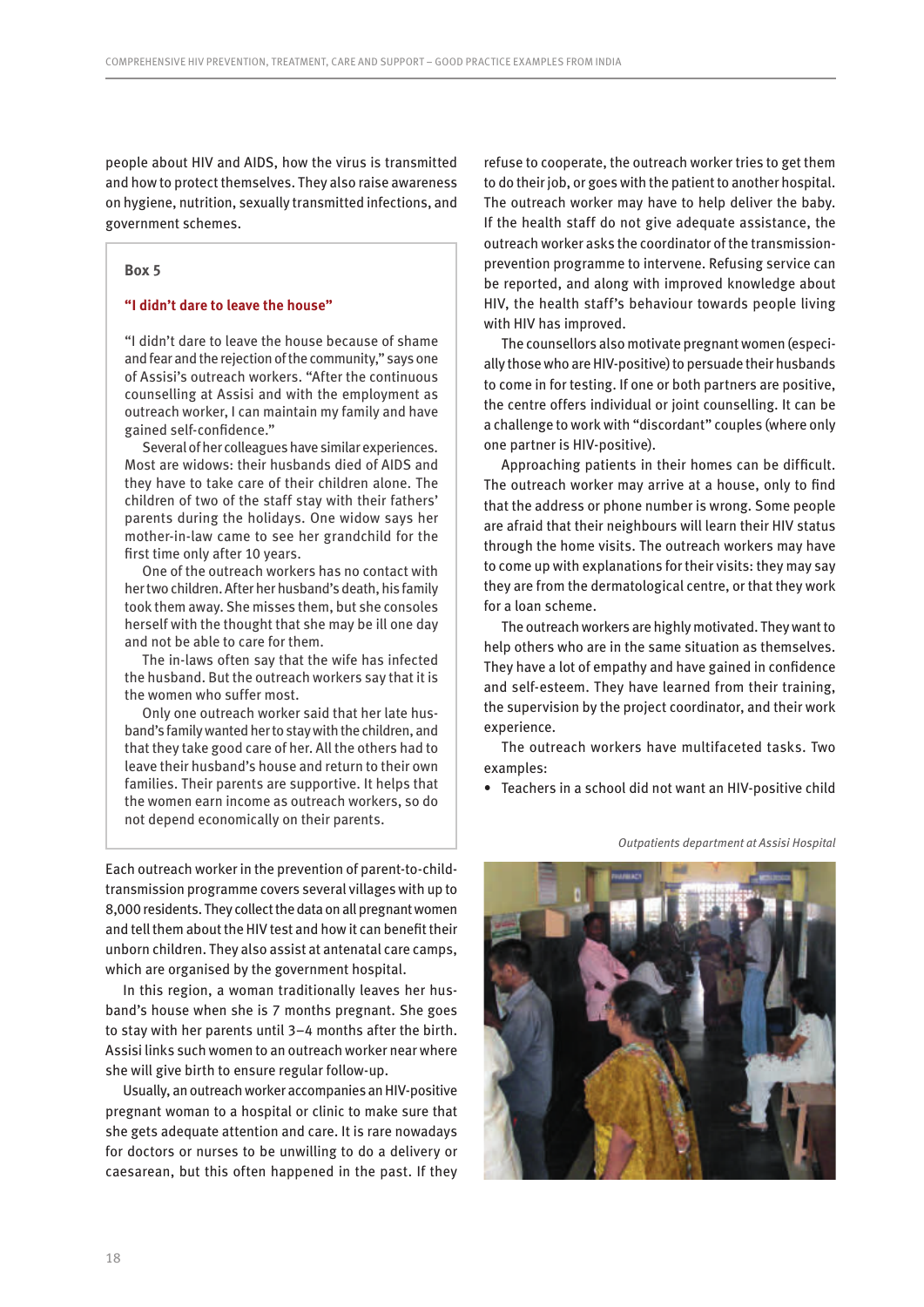## **Box 6**

### **Sacked as a health worker; a new life in HIV outreach**

From 1996 to 2005, Neena worked as a multipurpose health worker in a private hospital. She got married in 2000, but six months later her husband died. The doctor told her that her husband was HIV-positive. Neena was tested and found to be HIV-negative. She did not know what HIV and AIDS were.

She was very active in her work and was popular among her colleagues. But after four years, she had fever and diarrhoea, and she was admitted in the hospital where she worked. Another HIV test showed she was HIV-positive. The hospital administrator asked her to stop the job she liked so much. She went to stay with her parents for two years.

In 2007 she attended a meeting of an HIV-positive network, where she met her new husband. He is also HIV-positive. "I am HIV positive", she says, "and I should avoid that others get infected".

Both families are supportive. Her parents, her brother and sister know that she is HIV-positive but her sister- and brother-in-law do not. "They would not understand, and would not send their children to me," she says.

Since 2007 she has worked as outreach worker for Assisi. She appreciates very much the work the sisters and staff are doing for people living with HIV. In 2007 she started to take antiretroviral therapy. Her husband is also on this therapy.

to attend their classes. The Assisi programme coordinator and two outreach workers went to the school and met them. They explained how HIV is transmitted, and helped them understand the child's rights. The teachers agreed to let the child study along with other children.

• When an employer found out that one of his workers was infected, he terminated his contract. The Assisi sisters and an outreach worker went to see the employer and explained what HIV is. That convinced the employer to reinstate the worker.

## Collaboration with government health institutions

Close collaboration between Assisi and government health institutions is important. It usually works well, but sometimes challenges are encountered (Box 7).

The work of the hospital head and clinician Sr Dr Prashanti Mary goes beyond treating hospital patients. She also lobbies for patients' rights to treatment and other assistance:

*"Antiretroviral therapy is a wonder drug. It changes the life of people for the better. Less people die and they can go for their work. But this means also that they understand and follow the importance and conditions for a life-long treatment."*

The Assisi hospital's and the community care centre's strength is the comprehensiveness of the care they offer: counselling, life skills, welfare, medical, etc. This total care concept is not found in the government facilities. For instance, if someone fails to turn up for treatment, Assisi starts looking for him or her within two days; the government facilities do so only after 2–3 weeks. Over 95% of Assisi's patients who receive antiretroviral therapy directly from Assisi stick to their antiretroviral therapy (this is known as "adherence"). Assisi also provides additional support and preventive medication such as co-trimoxazole (an antibiotic) and multivitamins and is able to treat some opportunistic infections.

Sr Dr Prashanti Mary says that the Andhra Pradesh State AIDS Control Society does not provide Assisi with enough support for palliative care. She is also worried about the long-run financial sustainability of providing care because of continuous threats to funding in Andhra Pradesh and India as a whole.

### **Box 7**

### **Challenging the doctor**

A mother with her four-year-old son comes to the Assisi hospital for a consultation every month. The boy looked much younger and smaller than children of the same age. Nearly every time the boy has an infection: pneumonia, bronchitis, diarrhoea. The mother and her husband are HIV-positive and they take antiretroviral treatment. Two of their children have already died, and the mother is frightened of losing her son. Luckily the fourth child, a girl, is not infected.

Sr Dr Prashanti Mary sent the mother several times to the antiretroviral therapy centre with a letter recommending that the boy start with antiretroviral treatment. "As per the CD4 count the treatment is not necessary" was the doctor's standard reply, not taking into account that laboratory results are not the only criteria for starting therapy: physical signs and symptoms must be considered too.

So Sr Dr Prashanti Mary empowered the mother. On her next visit to the therapy centre, the mother challenged the doctor: she said he would be responsible if her son died. Now the boy is on antiretroviral therapy, and his condition has improved enormously.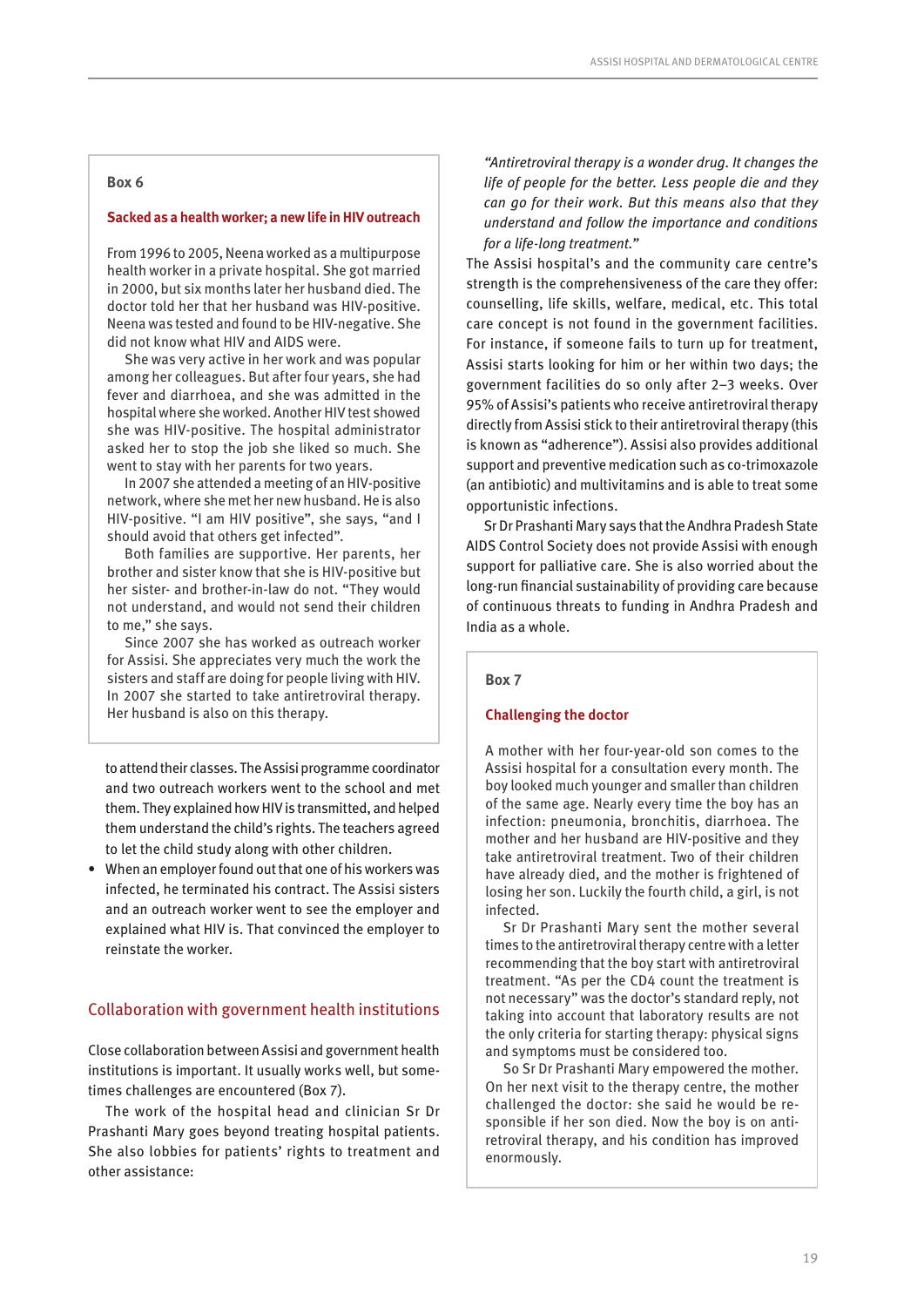## <span id="page-21-0"></span>St. Ann's Snehasadan Community Care Centre

Snehasadan ("Home of Love") is the community care centre in Nunna, Krishna District, Andhra Pradesh. This centre is run by the Sisters of St. Ann of Luzern. The Nunna Health Centre, as it was formerly known, started about 30 years ago as a centre to train student nurses from St. Ann's Hospital in Vijayawada in community health. Later it functioned as a small local hospital and sanatorium for tuberculosis patients. The sisters who manage Snehasadan also run St. Ann's Hospital, a large, private, not-for-profit hospital with approximately 300 beds.

From 1996 onwards, St. Ann's Hospital noticed a steady increase in the number of terminally ill people with HIV. The hospital found it difficult to give these people continuous care and support on an inpatient basis. Private nursing homes in the region refused to admit these patients, so the congregation decided to convert the Nunna Health Centre into a care and support centre for HIV-related terminally ill patients. The centre was renamed "Snehasadan". It became operational in February 2002 and has 20 beds available where patients can stay for up to 15 days.

Today, Snehasadan is one of the regional centres collaborating with the National AIDS Control Organisation (NACO). In 2010 it received an award from this national organisation for its performance.



*Figure 9. St. Ann*'*s Snehasadan*

Like the other two community care centres described in this chapter, Snehasadan follows the guidelines set by the National AIDS Control Organisation (NACO 2007a). In addition to the services listed in Box 1, Snehasadan also offers:

- Psychological support to people living with HIV, their relatives and friends
- Awareness creation in the community about HIV and AIDS, prevention and treatment
- A women's empowerment programme
- Nutrition education
- Advocacy against stigma and discrimination.

Snehasadan has a staff of only 11 people, including four Catholic nuns (who work as nurses), a doctor and three outreach workers (who are all HIV-positive). The outpatient department is the busiest part of the centre and is open five days a week.

Staff members were first trained by CHAI with financial support from Misereor, but later the Andhra Pradesh AIDS Control Society took over this responsibility. The Society covers most of the salaries and running costs, and the congregation covers some supplementary costs.

## **Workload**

Over 12,000 people living with HIV have been registered at Snehasadan. Some have died, and others have moved away, but many come regularly to the centre. Snehasadan currently registers 3–5 new patients a day, and 70 to 90 outpatients visit the centre each day. The number of new registrations has fallen in the last couple of years.

Snehasadan has registered 298 HIV-positive children. So far 38 have started antiretroviral therapy.

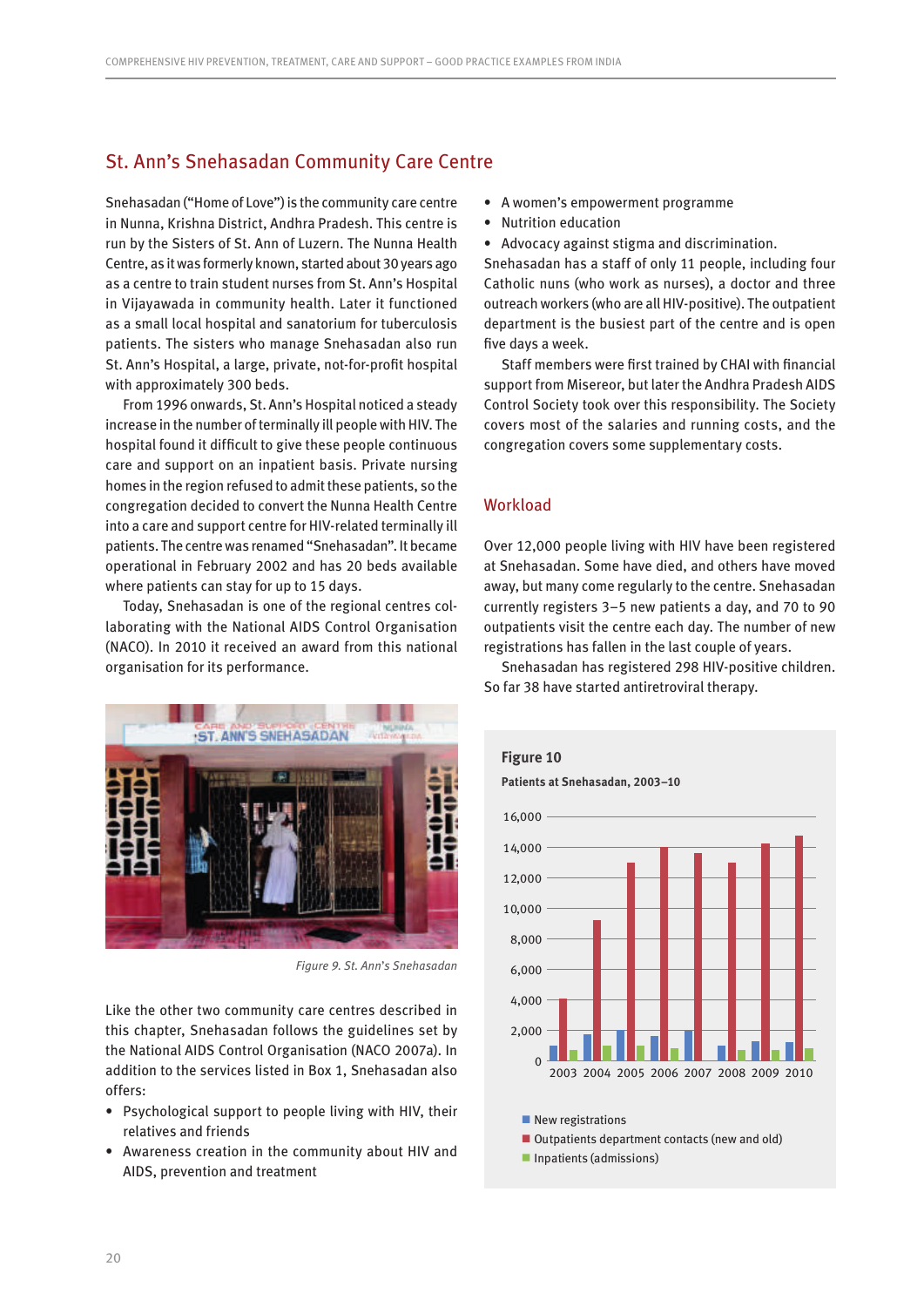Many patients who come to Snehasadan are referred by an antiretroviral therapy centre for counselling and follow-up of their medication. Patients who have just started antiretroviral therapy are admitted for at least five days.

## Outreach workers

The antiretroviral therapy centres provide antiretrovirals and follow this up with patients, but Snehasadan also plays an important role by providing additional drugs such as co-trimoxazole, treatment for opportunistic infections, and supportive medication.

Snehasadan traces people who do not continue their medication. The antiretroviral therapy centre sends a list of patients who have not come for follow-up, and a Snehasadan outreach worker visits them at home. The Snehasadan outreach workers name the following as the main reasons for people not attending the antiretroviral therapy centre at the right time:

- At work (patients are scared to ask or cannot get permission to go for medical services)
- No money for transport
- Antiretroviral therapy centre is too far away
- Fear to be seen at the antiretroviral therapy centre (fear of stigmatisation)
- Treatment at a private clinic
- Side-effects of antiretroviral therapy
- No improvement of the health condition despite the medication
- Away from home for prolonged periods of time (e.g., because of work as a lorry driver)
- Migratory work (seasonal workers who leave the area after the end of a contract, or people who look for work elsewhere)
- Rejected or abandoned by the family.

The outreach workers organize awareness campaigns on HIV at the community level, for youth groups in the church, and in schools.

People admitted as inpatients get antiretroviral treatment along with nutritious food. Once they start their antiretroviral therapy, they stay at Snehasadan for at least 5 days, depending on their physical condition. The centre provides very poor patients with food supplements (oil, wheat, dal (dried pulses or lentils), millet and rice) and nutrition support (vitamins, folic acid, vitamin B-complex and calcium). Some of the food items are supplied by Catholic Relief Services (CRS). Local people also provide food items and clothes.

## Counselling

The Snehasadan counsellor started work at the centre in 2005. She recalls that the stigma was high at first. This is slowly declining, she says, but it remains a challenge with every new patient.

Counselling in various forms is an important component of Snehasadan's work. It is provided to everyone referred to the centre, and is offered to their partners, family and guardians. Counselling services are also available on demand, as part of Snehasadan's voluntary counselling and testing activity. The centre devotes specific attention to counselling of couples where only one partner is HIV-positive (in the jargon, such couples are known as "discordant"). Such couples are quite common, and counselling them is a challenge. The counselling covers living together, safer sex practices, creating empathy, and not blaming the partner who is HIV-positive. Despite these efforts, the relationship may break.

The National AIDS Control Organisation keeps Snehasadan staff informed about new guidelines for treatment and counselling. The latter includes behaviourchange communication and safer-sex practices. People living with HIV also receive counselling before they start antiretroviral therapy. This includes three or four sessions on the effects of antiretroviral therapy, the importance of drug adherence, the risks of stopping the treatment, and potential side-effects and what to do in case they occur.

Snehasadan links HIV-positive people to networks of others who are living with HIV. These networks may then form support groups. Like the Assisi centre, Snehasadan has drawn up lists of single men and women who are HIV-infected and enable people who are interested to get in touch with one another. A few marriages have already taken place as a result.

The counsellor needs to know about her clients' living circumstances. A good number are long-distance drivers. Often away from home, they engage in sexual relationships when they are on the road, and may drink alcohol. Another group are field workers, who often work seasonally for landlords; others include construction workers, cooks and vendors. Further populations at risk of HIV infection are youth (from injecting drugs), transgendered individuals, men who have sex with men, and women (most of whom get infected through their husbands). If a woman's husband dies, she suffers: she gets poorer but still has to take care of her children. If she rents a house and the owner finds out she is HIV-positive, she may be told to leave. The patients of Snehasadan are often widows with two to three children.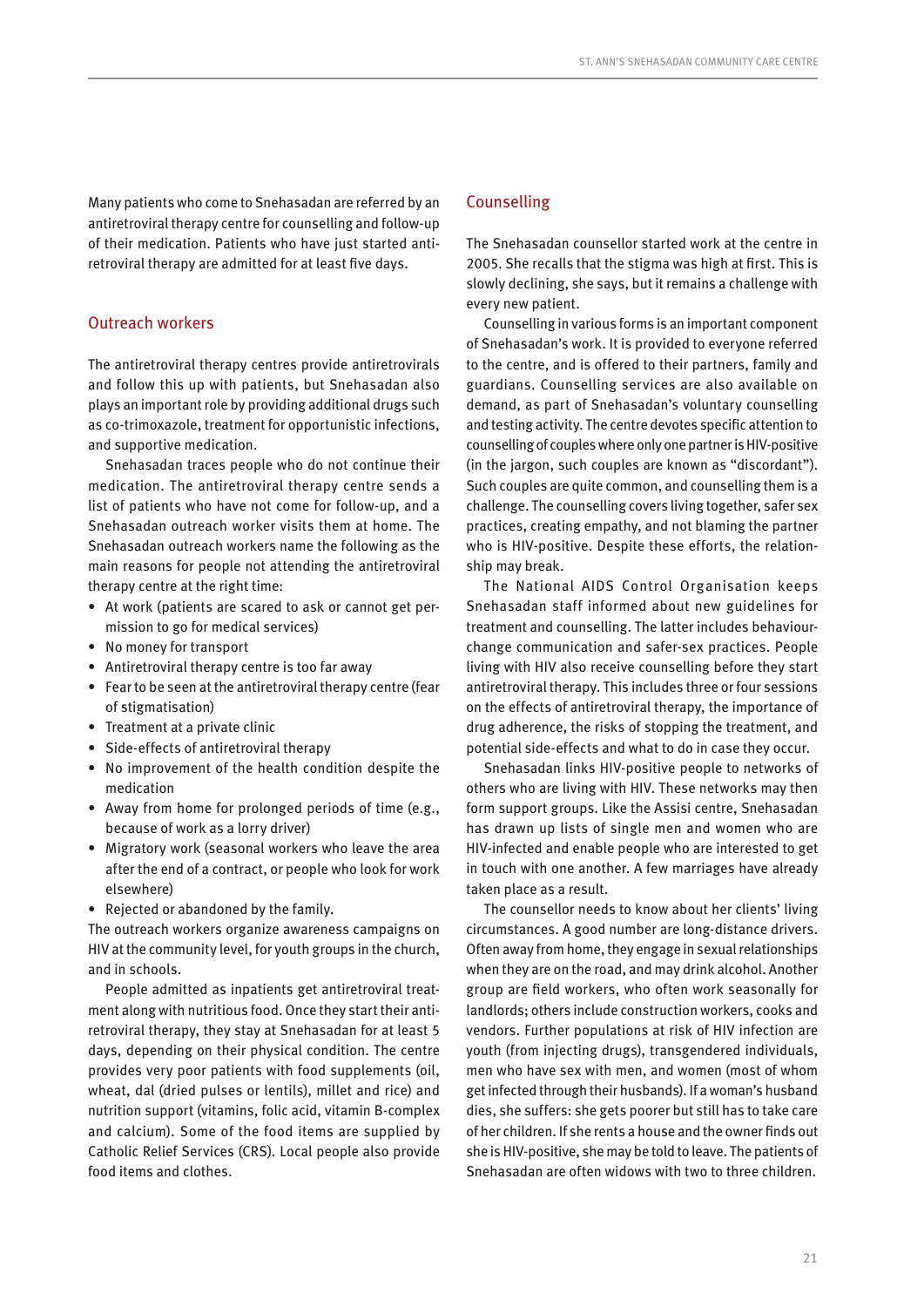People living with HIV rarely inform their employer about their status because they are scared of losing their jobs. This makes it difficult for them to come during office hours, so counsellors have to be flexible in making appointments.

The counsellor's task depends on keeping various records up to date: the outpatient register and follow-up register, the inpatient register, individual health records, the master register for new patients, a list for pre-antiretroviral therapy referrals (for referring people for CD4 testing), and the outreach register for following up patients who fail to continue their treatment. The counsellor is supported by the three female outreach workers who visit the patients at home and advise them on the importance of taking the medicines.

## Medical service

The medical service at Snehasadan provides the following inpatient and outpatient care:

- Diagnosis and treatment of opportunistic infections
- Monitoring of people before antiretroviral therapy and after they start it
- Maintaining patients records
- Ensuring that infection control practices are in place at the centre
- Ensuring that post-exposure prophylaxis and adherence to standard precautions to prevent cross-contamination and cross-infection are provided.

### **Box 8**

### **"Now we feel that we are somebody!"**

All three of Snehasadan's outreach workers are HIVpositive. "We thought we are dying, but now we feel that we are somebody. We like to inspire other people and we are proud of this institution. After coming here to the centre our life is meaningful," they say.

Two of the outreach workers started work in 2005 after attending training by the Andhra Pradesh AIDS Control Society in Hyderabad. At the time they worked on preventing parent-to-child transmission. Their third colleague joined them in 2008. Since then their tasks have grown. They now also raise awareness about HIV, AIDS, sexually transmitted infections and tuberculosis in the surrounding villages, among pregnant women, and in schools. They use a behavioural change communication approach in their work with various groups: men and women in the villages, sex workers, truck drivers, and men who have sex with men. They also provide basic counselling. If someone wants voluntary counselling and testing, the outreach workers refer them to the appropriate organisation.

If parents of other children do not accept HIV-positive children in a classroom, the outreach workers go to the school to talk to them. Luckily there are no such problems with the teachers.

The programme has led to visible improvements and less stigma. In the past clients did not want to talk with their partners about their HIV-positive status. This still sometimes happens even now, but counselling of couples and families have improved the situation. People are now more ready to accept a family member with HIV.

The situation of women is still difficult. At the beginning they were afraid to go out of the house. Now, and then, women are blamed as "the one who has brought the virus into the house" – even though it is often their husbands who have infected them. Sometimes the wife is sent home to her family while the husband's family takes care of him. This is because sons are considered to be more important than daughters (or daughters-in-law). If the husband dies, his family may take the property away from his widow and children. In such cases, the outreach workers intervene and ask the family to stop. If this does not work, they invite a lawyer from a legal centre to intervene.

The outreach workers visit the homes of an average ten clients a day, or 160–170 a month. If they find a client with disease symptoms, they refer them to the appropriate centre. They sometimes accompany a client to the centre for a check-up. During a home visit to the sick, the outreach workers explain safety precautions and how to take care of patients, how to maintain hygiene (e.g., disposing of rubbish) and how to handle cuts and wounds of someone who is HIV-positive.

The outreach workers face various challenges. They are given the patients' addresses by the antiretroviral therapy centres. But some people do not like being visited at home, as they do not want their families to know they are HIV-positive. They deny being the person in question. So for the first contact, the outreach worker might say that an insurance company has sent her. Only after she finds the right person she gives the real reason of the visit.

The outreach workers put their clients in touch with support groups, organisations that offer loans to people living with HIV, or groups that provide nutritional support and medicines.

"We were not aware of many things and now we know more," say the outreach workers. They use their small salaries to educate their children. "Our children have a better future now," they say.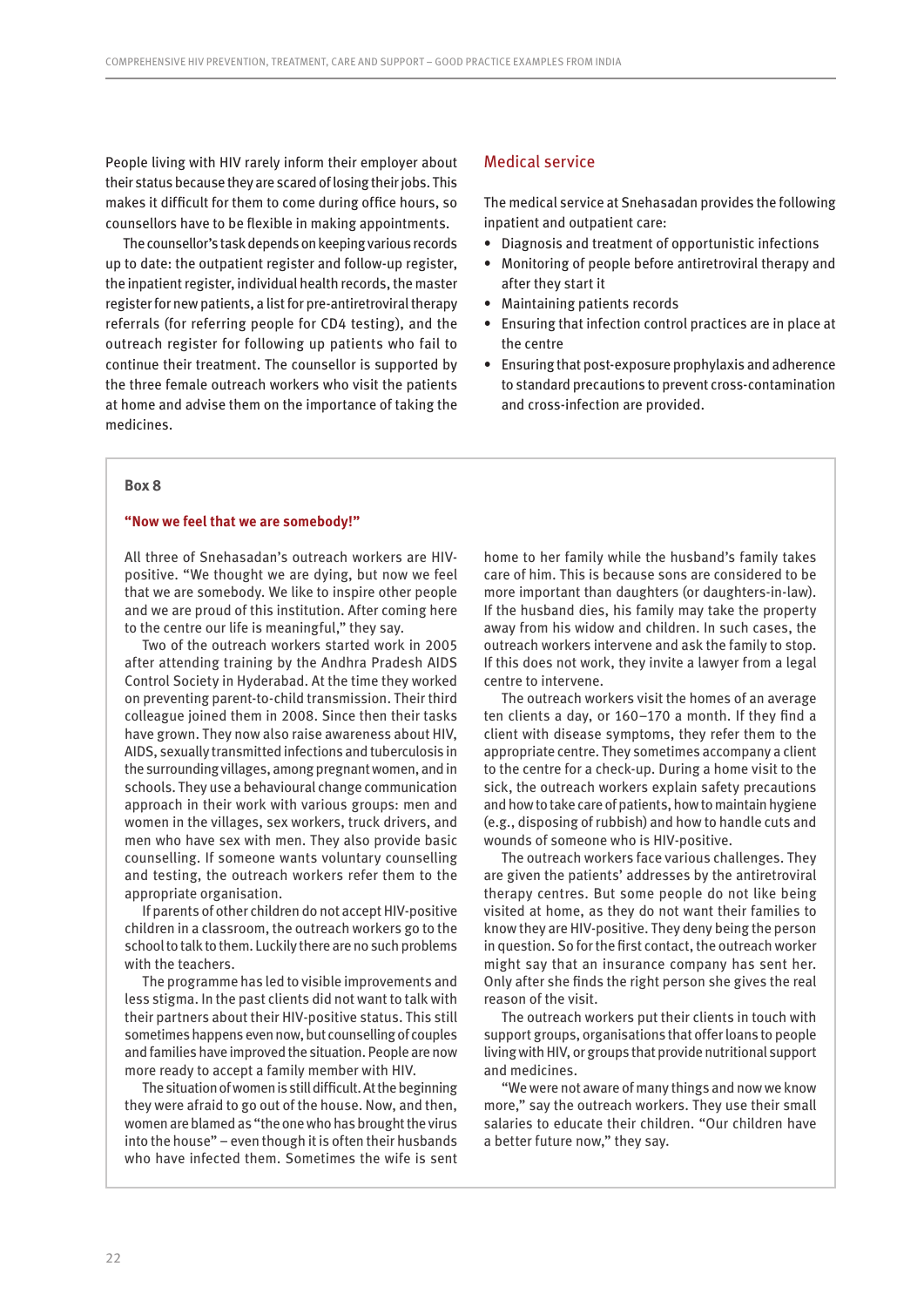The **outpatient service** receives an average of 5–7 old and new patients per day. Each one is registered and a health record for him or her is created. Every 6 months, the patients are referred to the government hospital to check their CD4 counts. They also are provided with supplementary vitamins and folic acid.

Antiretroviral therapy has led to fewer people dying of AIDS.

The **inpatient service** has around 15 to 20 patients per month, and its beds are practically always full.

When someone starts antiretroviral therapy, he or she stays in a community care centre for at least 5 days of inpatient care, in accordance with the National AIDS Control Organisation guidelines. The centre does the following:

- It verifies the patient's address
- It monitors any side-effects and the patient's tolerance to the therapy, and stabilizes any opportunistic infections
- It counsels the patient on continuing to take the drugs (adherence)
- It provides counselling to families on accepting the patient

#### **Box 9**

### **And what about our children?**

Sunita (28) and Amar (33) have been married for 10 years. They have two children: a 10-year-old boy and an 8-year-old girl. They live 70 km from the Snehasadan centre.

Amar completed 10th class in school, while Sunita is illiterate. They both worked as coolies until they got sick. But now they have no work, and no property. They live with Sunita's parents. Their immediate family has accepted the fact that they are HIV-positive. The grandparents take care of the children. Sunita and Amar feel ashamed because of the HIV infection, and they keep it a secret. They have not informed the villagers about their condition because they are afraid of being rejected.

Four years ago they fell ill. They went to the hospital and were tested for HIV. They were both HIV-positive. Neither had heard about HIV or AIDS before, so they knew nothing about it.

Now they are on antiretroviral therapy. Both come to the centre regularly. Amar is currently in hospital because he is dizzy and nauseous: side-effects from the drugs he is taking.

The couple say they are treated well and are taken care of at the centre. They share their experiences with people in a similar condition who are also staying there. Their main concern is the future of their children.

• It prepares for home visits after the patient is discharged.

Some patients come to Snehasadan because of opportunistic infections and secondary effects of the treatment – for example if they have fever, diarrhoea or dizziness. They may also come for observation when the medication has been changed at the antiretroviral treatment centre. Most patients come with their spouse, mother or guardian. The National AIDS Control Organisation supports the hospitalization costs. Local and international non-governmental organisations and the Congregation of St. Ann of Luzern (the order to which the nuns belong) cover the costs of food.

#### **Box 10**

#### **Feeling at ease**

Seven years ago, Sunil (now 42) and his wife got tested for HIV at a private hospital. Both tested positive. They paid INR 3,000 for the tests, but could not afford to pay for treatment. So they went to a public hospital for help.

Both developed AIDS, and have been on treatment for the last 2 years. They were ashamed at first. The antiretroviral therapy centre gave them treatment and sent them to Snehasadan. There, they get periodic care and counselling. They knew little about the disease before, but have learned what they know from the counsellor and other staff.

Only one other person knows about their status and helps them. Afraid of discrimination, they hide their status in the community. Neither has any work at the moment, so a brother supports them. Their two adolescent children are staying with them.

The couple say that the antiretroviral therapy centre not only gives them the medicines; Snehasadan provides counselling, care and food. Snehasadan is a "friendly institution", says Sunil, and he feels at ease there.

*Outreach workers updating files*

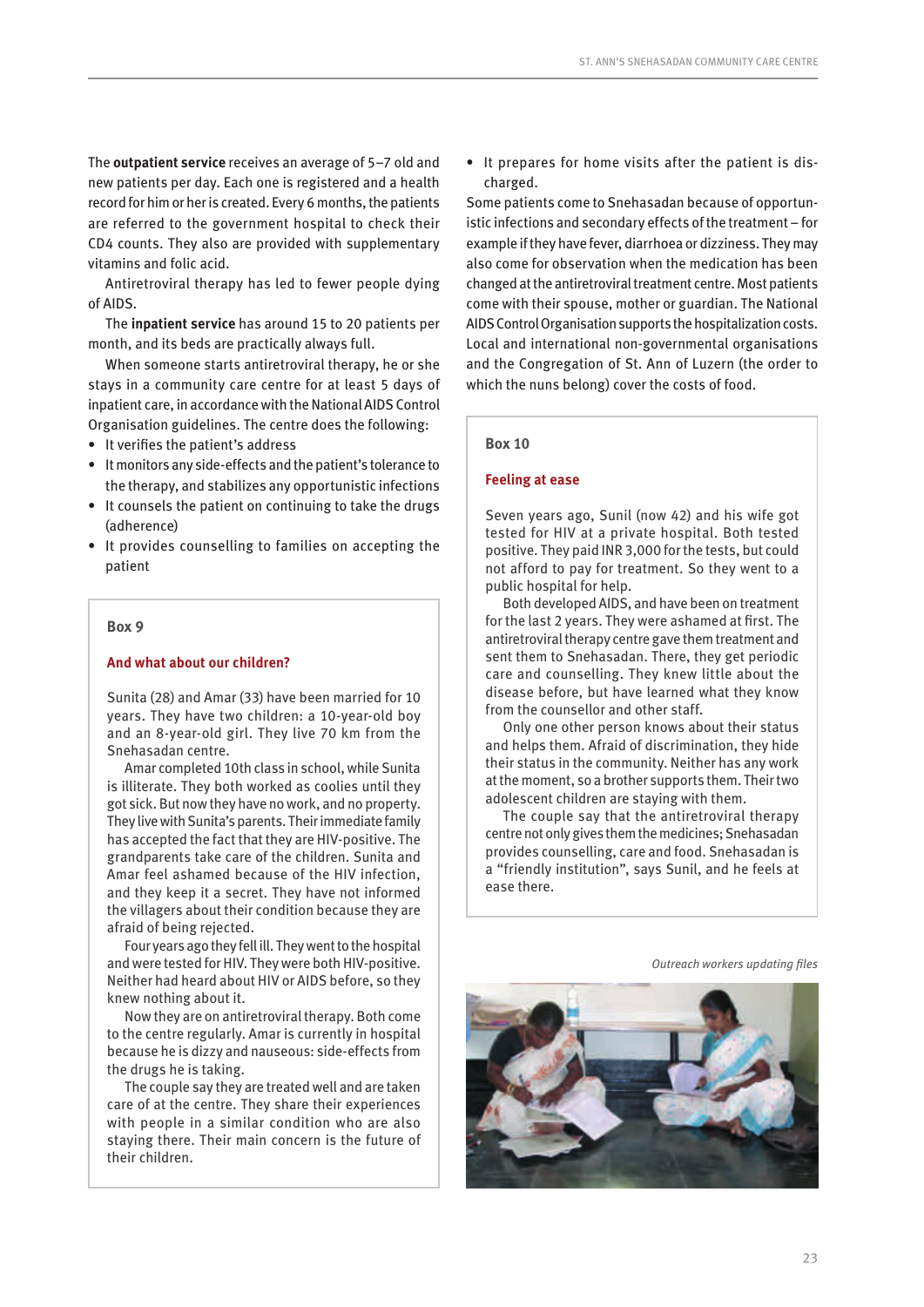#### <span id="page-25-0"></span>**Box 11**

### **Rejected by her husband's family**

Tulasi is a female outreach worker. Born in 1969, she has two brothers and a sister. Her father was a labourer; he has died, and the family is poor.

Tulasi failed her final school exams at the age of 18. She stayed at home for a year, then got married in 1991 to a truck driver. The couple had two children: a girl (now aged 18) and a boy (16). Her husband was tested HIV-positive in 2003, and he died at Snehasadan in 2006.

In 2004, after her husband was found to be HIVpositive, Tulasi also tested positive. She felt well at the time and had no complaints. She was tested in the general hospital in Vijayawada, but her follow-up counselling was done in Snehasadan.

After the couple found out their HIV status, they informed their families. Her own family reacted with understanding, but her husband's relatives rejected her. Since her husband died, they have shown no interest in her or her children's wellbeing.

Physically, Tulasi is doing very well. She has a high (i.e., normal) CD4 count, and has no complaints at all. Her children know her status and have no problem with it.

Snehasadan has played an important role in her life. She feels at home here. She appreciates what the centre has meant for her husband. She joined the centre's prevention of parent-to-child transmission programme in 2005. Now she works as an outreach worker. Her income is not very high, but the sisters also support her children's education. Both are doing very well at school.

Although health-wise she is doing well, she fears that she will not be able to help her children through their education.

many of whom had been rejected by their families and the community. Care, medical and otherwise, was hard to find.

So the congregation of the Presentation Sisters of the Blessed Virgin Mary decided to open a community care centre for people living with HIV to offer good-quality care and rehabilitation. Jeevan Jyothi Hospice started in August 2003 with 24 beds and a unit for up to 12 children. It now has 42 beds and functions as a small local hospital. Local people can come as outpatients, and for people living with HIV it functions as a community care centre. The idea of a hospice – i.e., a place for the terminally ill to get palliative care and support during their last days of life – has been replaced largely by the community care centre concept.

The director, Sr Anastasia was one of the first people to be trained in AIDS management by CHAI. At that time the work was mainly home-based care. By 2004, the Tamil Nadu State AIDS Control Society provided funds for the beds as well as staff salaries, nutrition, medicines and patients' travel costs. Jeevan Jyothi has affiliated programmes to support orphans and vulnerable children, as well as outreach for people living with HIV. Awareness on HIV and AIDS is raised among adults and young people in different parts of the city of Theni and the surrounding district.

Jeevan Jyothi has 35 staff, some of whom are HIVpositive.

The community health project, and later Jeevan Jyothi, both received assistance from Misereor. This support was mainly for outreach work, to treat opportunistic infections, to bring patients to and from the antiretroviral therapy centre, and to pay for supporting drugs such as co-trimoxazole.

*Figure 11. Jeevan Jyothi Hospice*

## Jeevan Jyothi Hospice

Jeevan Jyothi Hospice is a community care centre in the south of Tamil Nadu, near the town of Theni. The Presentation Sisters of the Blessed Virgin Mary founded the Holy Redeemer Hospital in 1933 in Theni. This hospital has grown over the years to a facility with 85 beds and well-equipped maternity, medical and paediatric departments.

In 1985, the hospital opened a community health unit. The staff of this unit went into local slums and rural areas to serve people there. At first they concentrated on prevention, health promotion and social mobilisation, for example through women's self-help groups. But they started to see more and more people living with HIV in the community,

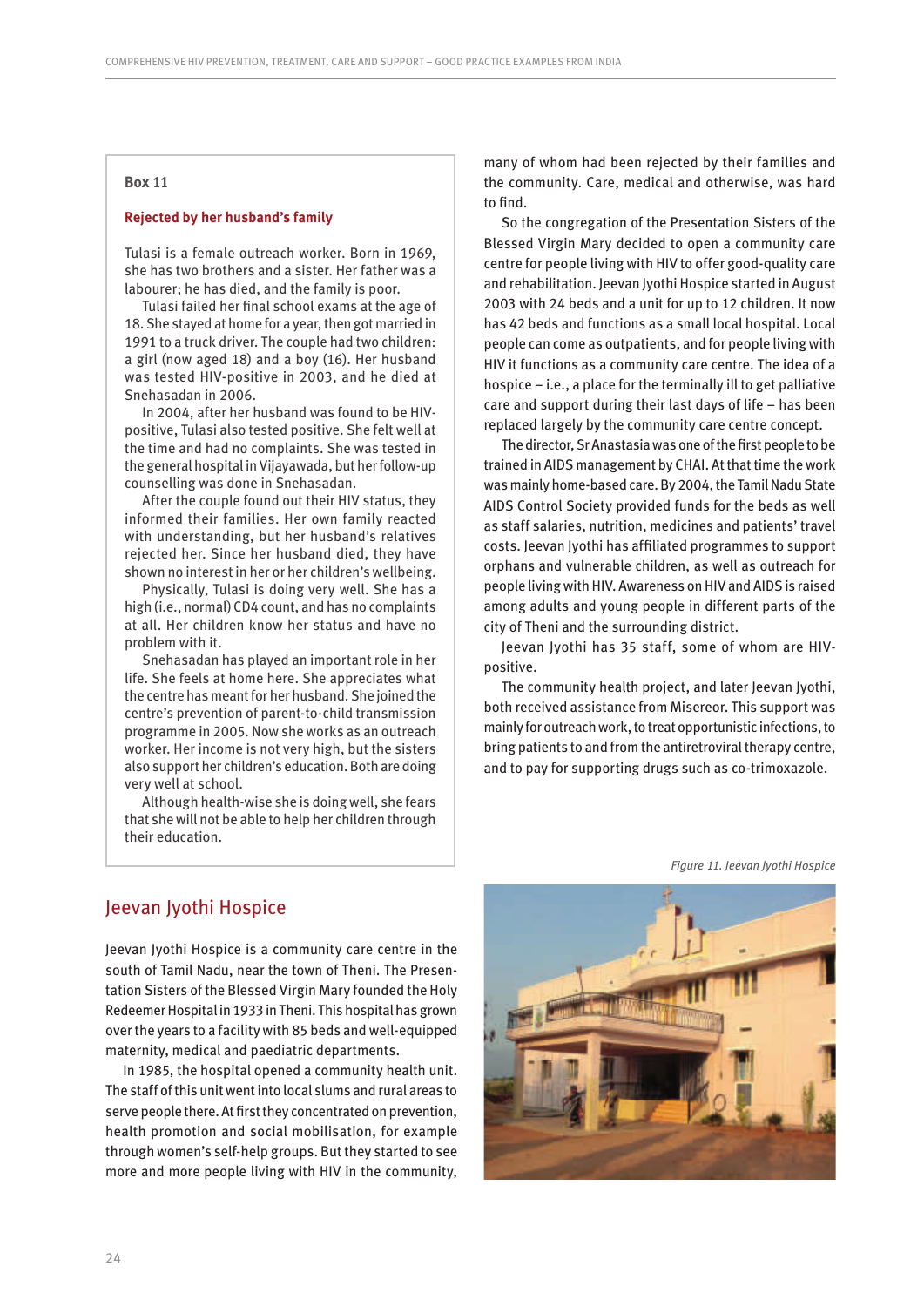## Collaboration

Jeevan Jyothi works with various organisations. Someone generally gets tested for HIV at the government-run medical college or at other institutions such as the 16 integrated counselling and testing centres in Theni. These refer anyone found to be HIV-positive to the antiretroviral therapy centre, and from there they are referred to Jeevan Jyothi for counselling. Sometimes field workers or other people living with HIV identify new patients.

The Tamil Nadu State AIDS Control Society requires that cases be reported using no less than 10 registers. There is even a register on the number and type of counselling sessions. The Society says that of all the centres, Jeevan Jyothi is the best in terms of reporting: it has twice been awarded an A grade. This is one reason the Society supports the running costs of 20 beds at Jeevan Jyothi.

#### **Figure 12**

**Results of testing pregnant women and their spouses attending the antenatal clinic, Holy Redeemer Hospital, Theni, 2004-11**

**Women tested at antenatal clinic**



Women tested **Women tested** Percentage positive



The state government does not recognise Jeevan Jyothi as an integrated counselling and testing centre. But its parent institution, the Holy Redeemer Hospital in Theni, is recognised as such. HIV tests done at the hospital show that the incidence and prevalence of HIV infection is decreasing.

Among pregnant women who visited the hospital's antenatal clinic, for example, 17 out of 1,834 (0.9%) tested positive in 2004, while in 2010 none did so (Figure 12). In the same period, the percentage of spouses who were HIVpositive fell from 3.8% in 2004 to 0.3% in 2010. It can be difficult to persuade a woman's husband or partner to have a test done, but things are improving: in 2004, only 315 spouses came in for testing, while in 2010, 915 did so.

The centre also tests patients referred by the hospital, as

#### **Figure 13**

**Results of testing people coming for voluntary testing at the Integrated Testing and Counselling Centre, Holy Redeemer Hospital, Theni. 2004-11**





2004 2005 2006 2007 2008 2009 2010

Percentage positive

Men tested **HIV** positive





 $0%$ 

**Percentage**

Percent

tag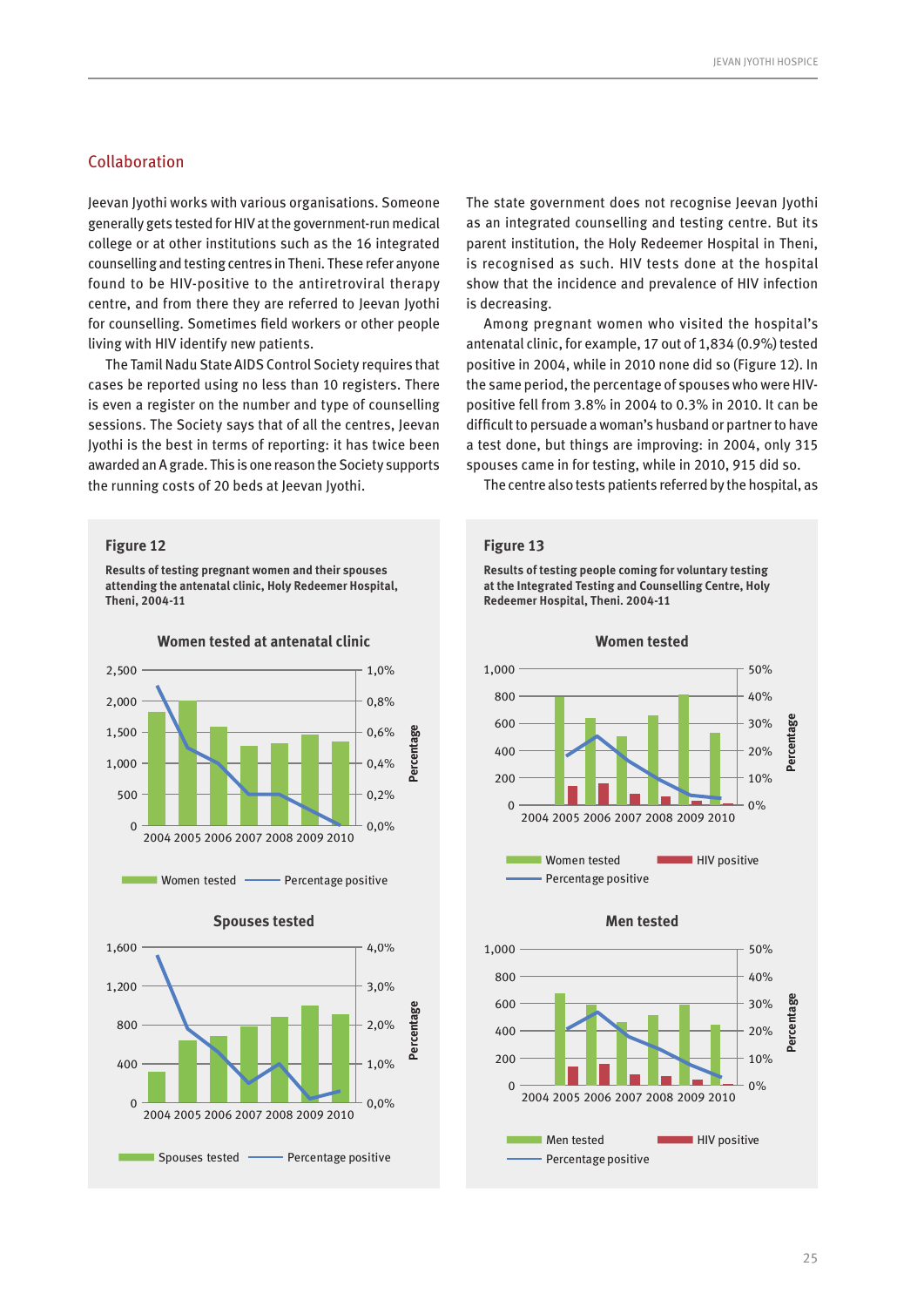well as individuals who come forward spontaneously. This data here are not representative of the general public, but the decline in prevalence of the years is striking (Figure 13).

While one cannot draw definite conclusions from these data, they suggest that the number of new cases of HIV infection is going down rapidly in the area. The managers of the Jeevan Jyothi centre say the same thing: the centre's workload is not yet decreasing, but most of the people come for antiretroviral therapy supervision, and fewer new patients are seen. The number of cases with opportunistic infections is also going down.

## Counselling

Jeevan Jyothi's trained male counsellor provides counselling to adults on all prevention measures, including information on safer sex. He has about 12 to 15 counselling sessions per day. The clients are satisfied, reflecting the quality of the counselling. The counsellor looks closely at each client's circumstances and his or her level of understanding, and advises them accordingly. Proper attention, the right tone, and the way to make people understand are important. It is necessary to assess the clients' knowledge first even if they have come from another specialised centre. The counsellor then structures the session according to what the client knows and needs.

There are different types and steps of counselling: covering basic counselling, dealing with other issues desired by the clients, handling administrative matters (settlement of bills etc.), counselling concerning stigma and discrimination, and referring the client to governmental or non-governmental institutions for support. The counsellor also refers clients to the HIV-positive network. Legal problems crop up, including land and property problems, stigma and discrimination. Property conflicts may occur if the husband dies and his relatives send his widow back to her family. Sometimes the woman is referred to a legal aid

*Inpatients at Theni Community Care Centre*



unit or a lawyer to get her property back. The counsellor also assists clients to get supportive measures such as a widow's pension and food rations for the family, or training on how to save money.

The counsellor says that the most important thing is to build the clients' self-confidence. However:

*"Sometimes, even I get depressed and in the night I think of clients and how I can help them. All the energy goes to them so I cannot talk much when I am out of the office."*

Despite these strains, the counsellor says he is satisfied in his work to help others to live in spite of the hardship they are going through.

More and more of Jeevan Jyothi's clients are on antiretroviral therapy. But not everyone adheres properly to the treatment. There are different reasons for this: forgetfulness, heavy workload, a false sense of security due to a lack of symptoms, alcohol consumption, the feeling that others are dying despite medication, the side-effects of the drugs, or the lack anyone in the family to supervise taking the drugs.

## **Box 12**

### **What will the neighbours say?**

The Jeevan Jyothi outreach workers say their task can be a challenge. At first, people living with HIV do not want to be visited at home. They fear that their neighbours may come to know their status. They are afraid that people will think their children are also HIV-positive, so will not be able to find someone to marry. And there are other risks: one HIV-positive couple took a bus to the centre. The driver told their landlord where they had been. The owner told them to get out of the house.

The outreach workers may have to visit new clients several times to convince them that home visits are necessary. They tell the neighbours (and clients) that they come for a social welfare scheme, a bank or for loan, or they say they are relatives. Caution is vital: neighbours are very curious and observant. After the outreach worker has established the clients' trust and confidence, they take them to see other people who are also HIV-positive for mutual support. Villagers often know if someone is HIV-positive, but they generally do not spread such information. At the same time, the person with HIV may think nobody knows. Even nowadays people are rarely open about their status.

Experiences differ. One female outreach worker has been on antiretroviral therapy for 4 years and is open about this. Her neighbours know her status, and she mixes freely with other people.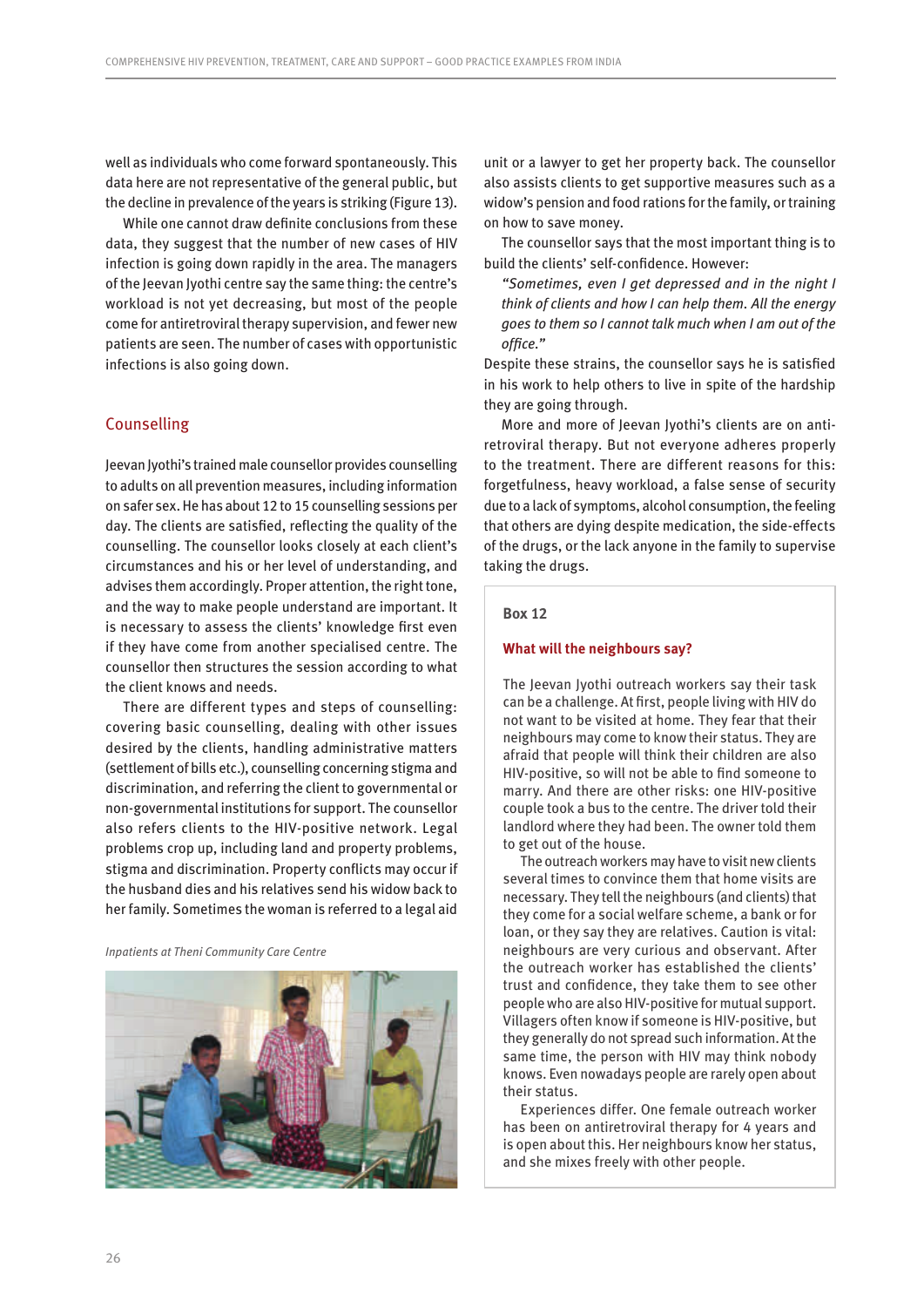Before someone starts on antiretrovirals, several counselling sessions are necessary to prepare him or her to take the medication regularly and on time. Someone else – perhaps the person's mother or another relative – should also come for counselling. This preparation takes time, but reduces the risk of the person stopping the treatment.

## Outreach work

The outreach workers support the counsellor; they visit patients at home and count the pills, etc. to see if the patients take their medicines properly. The outreach workers are HIV-positive themselves, and this work enhances their self-confidence.

## Inpatients

People living with HIV are admitted to the Jeevan Jyothi centre for treatment of opportunistic infections, and for observation when they start taking antiretroviral therapy. More or less equal numbers of women and men are admitted. The antiretroviral drugs are prescribed by an antiretroviral therapy centre, but patients can get them from Jeevan Jyothi while they are admitted there. After a few days of treatment, they usually feel better. Patients stay for at least 5 days when they first go on the antiretroviral therapy; some stay up to a month, though the government pays for only 5–6 days.

After they are discharged, the patients often come back (or telephone) for counselling or medication.

At first sight, it seems that the workload of the centre changed little in the last 5 years (Table 5). But the number of patients who have died at the centre has fallen, and fewer children are now found to be HIV-positive. On average, 10 inpatients a month are treated for tuberculosis, with the treatment paid for by the government.

#### **Box 13**

## **"Nowadays most know that it is possible to stay alive"**

"In the beginning, people thought that we are also HIV-positive because we work here," says one of the nurses at Jeevan Jyothi. "But now they know that this is not necessarily the case. It was difficult because nobody was interested to marry someone of the personnel. In the past people feared but now they think it is important to help the society and the awareness is also better nowadays."

"Even five years ago, patients were scared to come to the centre because they feared that they would die here. Nowadays most know that it is possible to stay alive. The others still think of dying if they would come here. Earlier it was somehow a secret disease and people have committed suicide. But now people are more open even in the place they live. A lot of lives have been saved compared to five years back. People living with HIV have hope and think of marriage. In such cases we refer them to the positive network which has a list of people living with HIV willing to marry."

"Continuously fewer patients come with very low CD4 counts, such as 30 or 40."

## **Table 5**

**Patients with HIV at Jeevan Jyothi (2006–11)**

|                                       | 2006/7 | 2007/8 | 2008/9 | 2009/10 <sup>1</sup> | 2010/11 <sup>1</sup> |
|---------------------------------------|--------|--------|--------|----------------------|----------------------|
| New people living with HIV identified | 492    | 511    | 522    | 528                  | 450                  |
| New patients with HIV admitted        | 410    | 438    | 416    | 424                  | 257                  |
| Patients with HIV readmitted          | 393    | 345    | 354    | 482                  | 394                  |
| Deaths among people admitted          | 70     | 57     | 32     | 47                   | 29                   |
| Deaths at home                        | 60     | 50     | 64     | 81                   | 53                   |
| Infected children                     | 82     | 49     | 66     | 49                   | 11                   |
| Children admitted                     | 35     | 45     | 46     | 45                   | 25                   |
| Deaths among children                 | 3      | 3      | 4      | 4                    | 3                    |

*1April–December 2010 (9 month) only*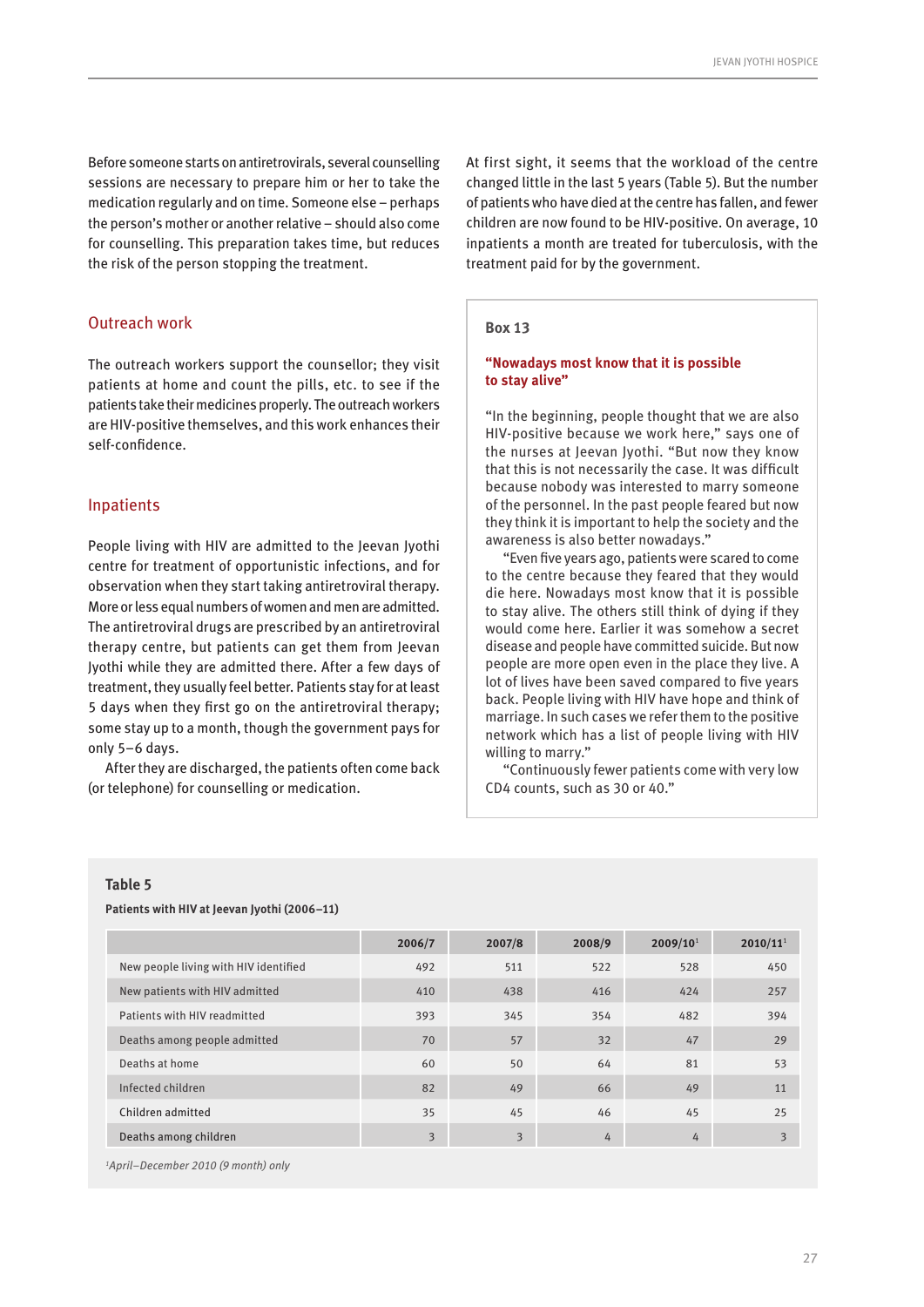#### **Box 14**

#### **Three HIV patients, three problems**

One patient at Jeevan Jyothi is bleeding continuously. She needs an operation urgently. She came to the centre because a hospital did not admit her: the doctors there feared for their own safety if they operated on her. The centre staff are trying to find a gynaecologist who is willing to do the operation.

A woman in intensive care unit is terminally ill. She was on antiretroviral therapy, and six months ago she had a CD4 cell count of 720, which is almost normal. But of unclear reasons she was still afraid, and she stopped taking the medicines. Now it is too late: Further treatment is no longer effective.

A third patient was admitted with her 2-month-old baby, which has rashes and may be HIV-positive. Her family has rejected her because she married someone from a different caste. Without their support, she wanted to give her baby away.

## **Box 15**

#### **Jeson and the tea shop**

Jeson and his wife, both of whom are HIV-positive, run a small tea shop in their small village. He comes from a poor family: his father also used to run a tea shop, and Jeson was the only child and never went to school. He started work when he was 10, and got married when he was 18. Now 45 years old, he and his wife have two sons, aged 18 and 16.

Jeson used to work on a coconut farm: it was a backbreaking job. But several years ago he fell ill and came to stay with a relative in Theni. He got tested, and discovered he was HIV-positive. His wife had a test too: also positive.

His elderly parents have accepted this situation, and they are looking after the couple's two boys. An uncle helped them start the tea shop.

Jeson's wife is on antiretroviral therapy. She is doing well on the medication and is very precise in taking the drugs and coming to appointments on time. Jeson says she is a role model.

But that is also a reason he is not yet on treatment: he feels he cannot be as good as her. He is afraid that the doctor will be angry if he is a day late for his appointment.

Discrimination is not an issue: Jeson talks freely about his HIV status. Most of the neighbours know that the couple are both infected, but he says they do not avoid their tea shop. They are related to many of the villagers, and there is a strong community feeling: a bond that is stronger than the fear of HIV.

Tomorrow Jeson is going to the medical college. After a lot of pressure from his wife, he has finally found the courage to go there. He says his wife will help to keep taking the antiretroviral drugs if he needs to take them.

Antiretroviral treatment has changed the lives of people living with HIV. But other things are just as important: psychosocial support, counselling, support by family members and friends, the will to live, and sufficient nutritious food. A comprehensive treatment addresses all these components.

#### **Box 16**

#### **How Jeevan Jyothi is helping Padma**

Padma worked for many years as an assistant nurse in a private health practice. She got married in 1998, and has a 12-year-old daughter. In 2001, her husband had a fever and died. He had tested positive for HIV, but the hospital refused to treat him: the nurses were afraid of contracting HIV themselves.

After her husband died, Padma moved in with his parents (both her own parents had already passed away). That was not easy. Her father-in-law is still upset about his son's death, but luckily does not blame her. The relationship between Padma and her in-laws is slowly improving, partly because her daughter is their only grandchild.

About a year ago she became ill. She lost a lot of weight and was coughing a lot. She was put on antiretroviral therapy, but this was stopped when it was discovered that she also had tuberculosis. She is not very well, and she hopes that the antiretroviral therapy can be started soon again as it was improving her condition.

Padma speaks very positively about Jeevan Jyothi. People in Madurai (about 70 km away) advised her to come there. Before that, she had spent a lot of money on all kinds of treatments. But at Jeevan Jyothi she finds good treatment, good food and a lot of support. She does not see the centre as a place for people living with HIV only; everybody is welcome.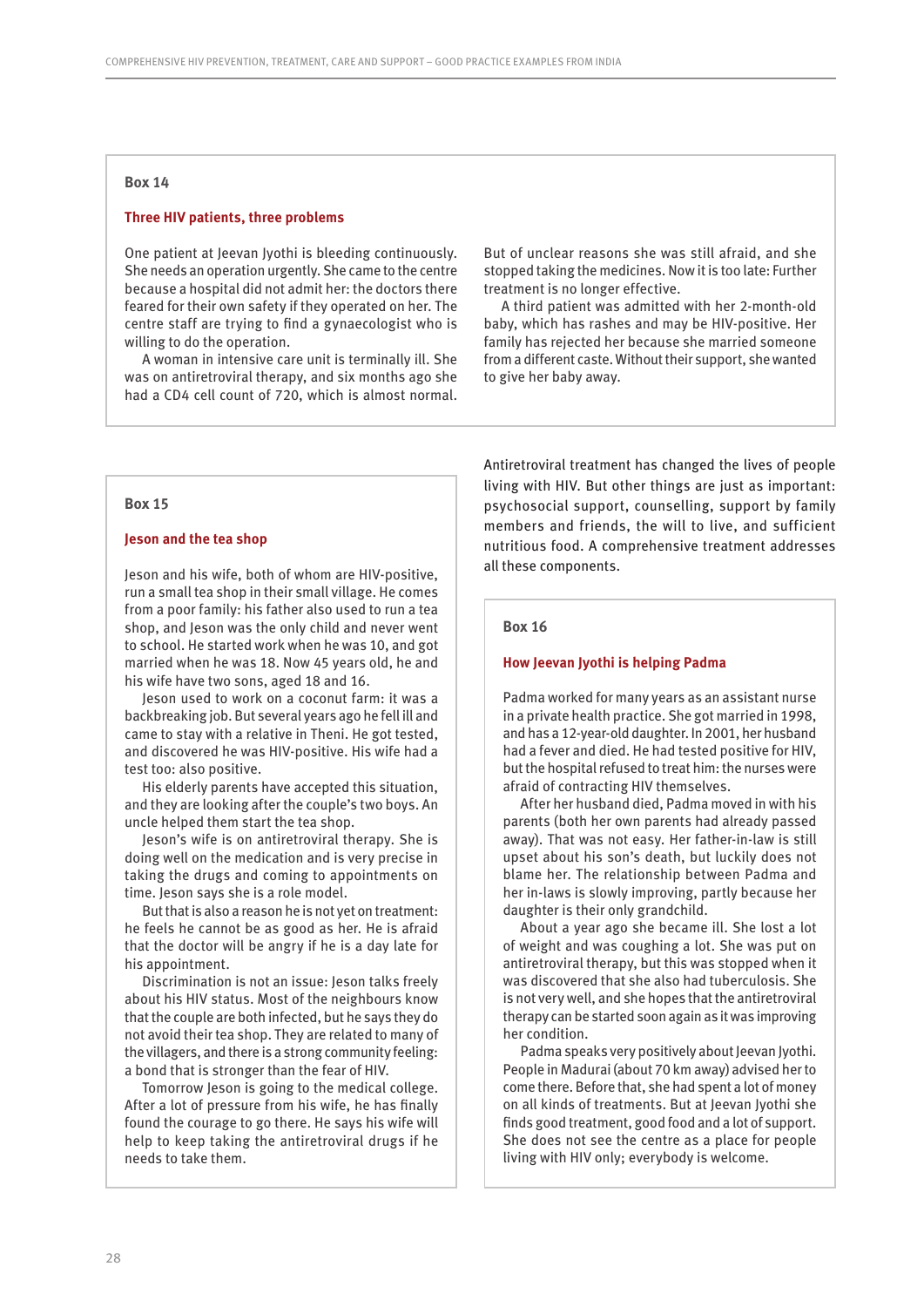## Support groups

Several support groups are attached to the Jeevan Jyothi centre. A member of one of these, a woman in her mid-30s, says that her husband died of AIDS some time back. They were of different castes and had married without their families' consent. Neither family supports her and her three children now, so she has to manage by herself.

The support groups have various objectives: savings, bringing people together, enabling them to share problems and find solutions, and learning from each other. The members gain confidence, and being together helps them overcome difficulties. Sometimes their families discourage them, saying "Your life is at risk. Why do you struggle such a lot for your children?" But the main aim of the group members is for their children to grow up in the same way as other children.

## Collaboration with government health institutions

The local antiretroviral therapy centre (the medical college in Theni) works with 16 non-governmental organisations, including Jeevan Jyothi and another community care centre.

#### **Box 17**

#### **An antiretroviral therapy support group**

This group meets once a month. Almost all the members are working. The Jeevan Jyothi staff members tell them about nutritious food, hygiene, and the importance of regular medical check-ups, treatment and taking their tablets on time. The members encourage each other to take their medicine promptly. Their children also sometimes remind them do so.

One man said he was ill for a long time and went to various doctors. He spent nearly INR 200,000 (€5,000) on consultations. Finally he got tested for HIV in a government hospital. He has been on antiretroviral therapy for the last 3 years. He cannot talk with his boss about the infection because he is afraid he will get the sack.

Nevertheless, things have improved. Ten years ago, people were afraid even to touch the body of a person who might have died of an HIV-related disease.

Another man said he would like to be a member of an HIV/AIDS support group, but he has no time to come to the meetings because of his job. His boss simply would not understand or give him time off.

Among all the community care centres in Tamil Nadu, Jeevan Jyothi has twice received an "A" classification – the highest possible.

## **Box 18**

### **Doctors' praise**

The medical college in Theni, one of the 42 antiretroviral therapy centres in Tamil Nadu, starts people off on antiretroviral treatment. It also monitors the patients. The patients choose which of the two community care centres they would like to go to. They are admitted for 14 days to observe any reactions to the antiretroviral drugs: this is a requirement in the Tamil Nadu State AIDS Control Society guidelines. The college handles any serious cases itself.

The college's antiretroviral therapy centre had registered 6,124 HIV-infected individuals in March 2011; of these, 1,889 had started taking antiretrovirals. Thirty patients were eligible for secondline therapy, which is available only at centres of excellence. Four of the college's patients were receiving this treatment in such a centre in Chennai, the state capital. The patients have to stay there for 6 months for observation, but many eligible people cannot leave their families and homes for such a long period.

Every day an outreach worker from Jeevan Jyothi accompanies patients to the medical college to visit the doctor there. Partly as a result of this assistance, over 90% of the Jeevan Jyothi patients stick to their therapy. The staff check the adherence by counting the number of pills they have left, and listening to what the patients say. If someone misses an appointment, the college staff call them two days later to remind them. If the patient still does not arrive, the community care centre is informed and an outreach worker goes to visit them at home. In some cases, family members are allowed to collect the drugs, but the patient him- or herself has to come at least every 2 months. The college has trained outreach workers how to manage opportunistic infections.

The doctors realise that there are problems in the collaboration between the two types of centres, the antiretroviral therapy centre and community care centre. But, says one, "I am very proud to say that we have a good collaboration with Jeevan Jyothi and the other community care centre."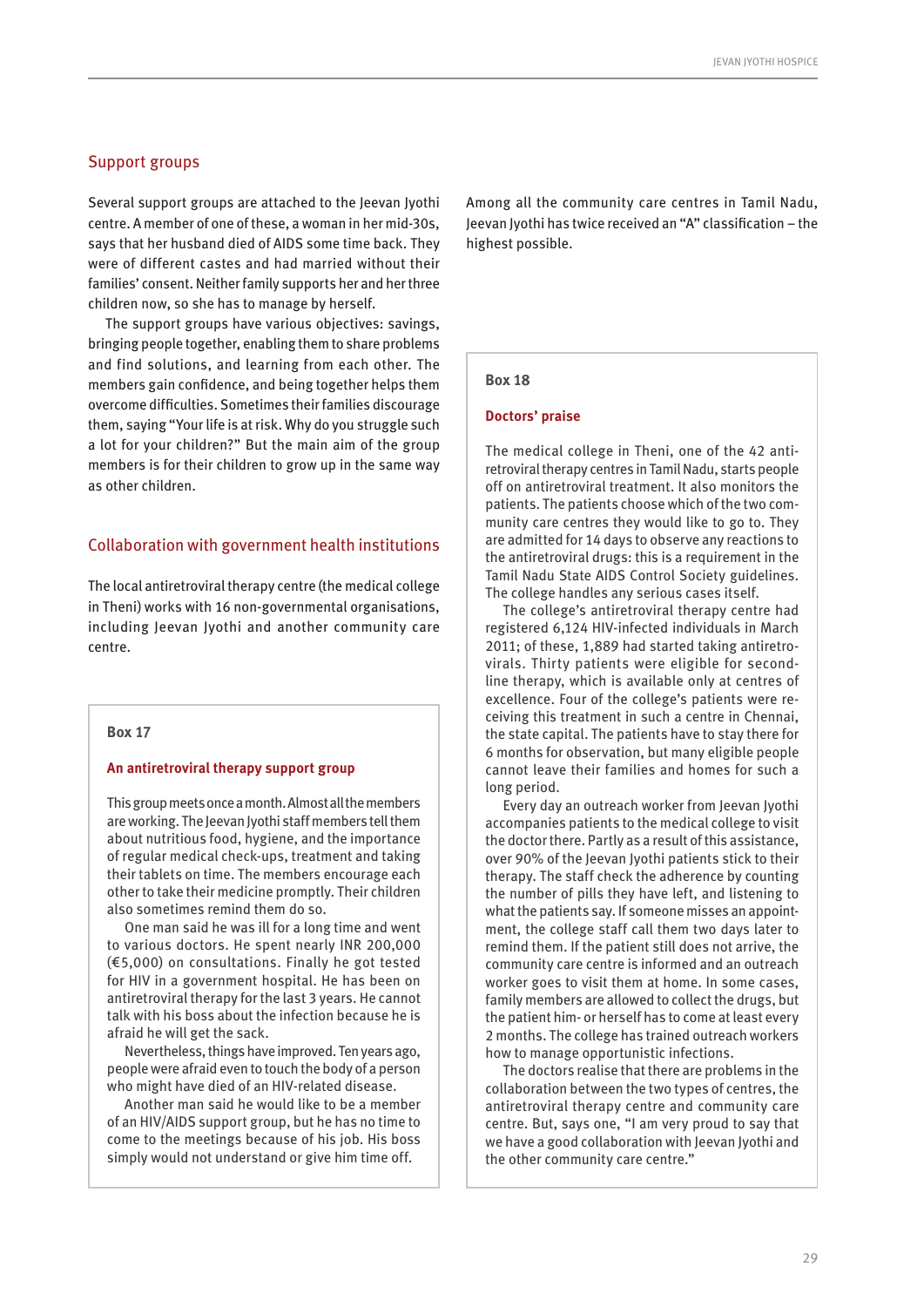# <span id="page-31-0"></span>Conclusions

In this publication we follow the UNAIDS concept of "best practices" (UNAIDS 2000):

*"For UNAIDS, Best Practice means accumulating and applying knowledge about what is working and not working in different situations and contexts. In other words, it is both the lessons learned and the continuing process of learning, feedback, reflection, and analysis (what works, how and why, and so forth)."*

Our analysis of the three community care centres has identified some key aspects for success. We discuss these below.

## **Strategies**

The three community care centres follow a strategy that is based on a holistic rights-based approach to health, community participation and involvement of people living with HIV. All three centres cooperate closely with the Catholic Health Association of India (CHAI) and the State AIDS Control Societies. They follow national and regional guidelines and policies, but also take into account the centres' own principles and backgrounds. They ensure quality by employing well-trained staff and exposing them to continuous training and supervision. Although the basic idea is to provide health care to people living with HIV, they also incorporate intersectoral links, such as to legal services or education. Finally, the three centres serve anyone living with HIV, without discriminating on the basis of gender, religion, caste, ethnic background or sexual orientation.

## Achievements

The three centres provide high-quality comprehensive HIV prevention, treatment, care and support in a nondiscriminatory way. This achievement is the result of the wide-ranging strategies they have adopted (see above). The centres have adjusted their activities over time: the introduction of antiretroviral therapy has changed the scope of their work. All three counsel people to continue their therapy (this is called "adherence counselling"), provide home visits, and support those on therapy. This has led to very good adherence rates: over 95% in the case of the Assisi centre. The three centres provide HIV preventive measures in and outside the facility.

The centres' strategy makes patients feel at ease, and they have great trust in the centres. The patients know that



*Pharmacy at St. Ann's Snehasadan Community Care Centre*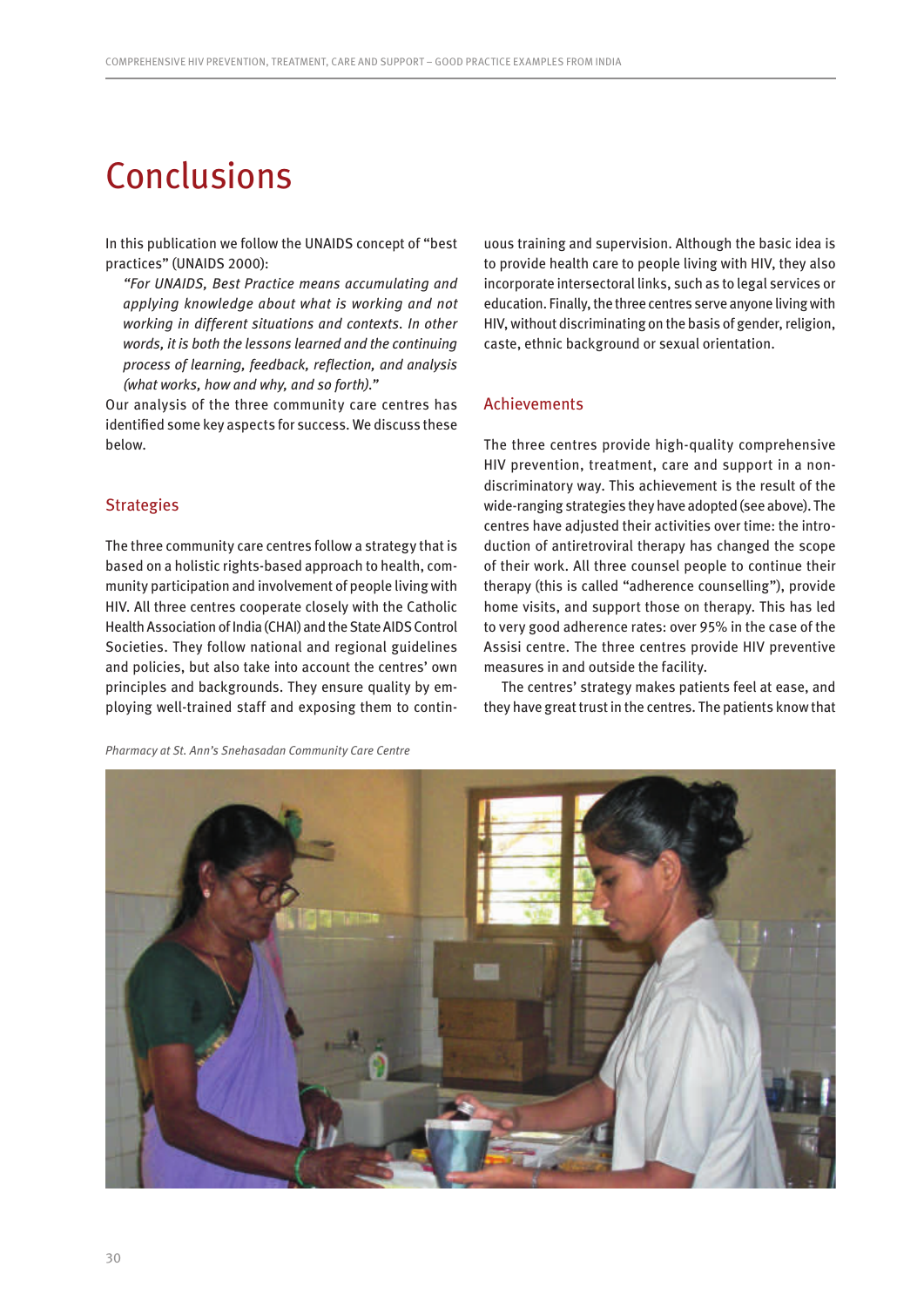everything possible is done, and that their confidentiality is safeguarded.

The patients also greatly appreciate the livelihood support that the centres offer both the people living with HIV and their relatives. The centres' work is strengthened by involving not only people living with HIV, but also the community, patient-support groups and other organisations.

Because the three centres are embedded in the government structures (and in the Catholic Health Association of India), their work is recognised. This also forms the basis of their sustainability into the future. The awards that the three centres have received from the government are a sign of appreciation for their work.

The reduction of stigma and discrimination in the local communities is an important development. This is at least partly attributable to the centres' work. The decline in desperation and self-stigma, which used to cause many people to attempt suicide, is largely a result of the centres' intensive counselling and their open and non-discriminative approach.

The three centres' work is ethically and religiously in line with the teaching of the Catholic Church. Their work is also in line with the UNAIDS guidelines.



*Children at Theni Hospital*

### Lessons

Faith-based organisations are important contributors to the response to HIV, especially through their unique and close position within communities. Often these communities are among the less privileged, for example in remote rural areas or slums, where public services are scarce. The three centres work for the poor and disadvantaged. Their collaboration with the government improves the sustainability of their work and has led to their recognition.

Memoranda of understanding are a prerequisite that support cooperation among various organizations and ensure that policies and guidelines are implemented. The memoranda regulate activities and make it possible for public and private institutions to share costs.

The three centres employ many people who are living with HIV as counsellors, outreach workers and peer educators. Their meaningful involvement has a big impact. They are highly committed as they see themselves in the same position as the person who seeks or needs assistance. They have empathy with those in difficult situations and are able to share their own experiences. They regain their confidence and self-esteem and know their work is important.

Community participation and community involvement, e.g. through peer education, support groups, and awareness training in schools, contribute to the reduction of stigma and

discrimination. At the same time the community participation and involvement has led to behaviour change and sharing of information and mutual support has been increased.

By providing services at low cost or for free, the centres ensure they are accessible to the poor and disadvantaged in the society.

The introduction of antiretroviral therapy has dramatically changed the outcome of HIV infection. The need for palliative care is decreasing, but at the same time the need for economic empowerment of people living with HIV and the affected families is becoming more important. The three centres have been able to change their scope of their work. It is important that they continue to network and collaborate with others in this field.

## Challenges

The main challenge for the three centres is sustainability. The centres have adequate infrastructure, but their reliance on external financial support is a risk for their future. Their good collaboration with government structures guarantees their financial sustainability to a certain extent, but not in full, and certainly not on the long run.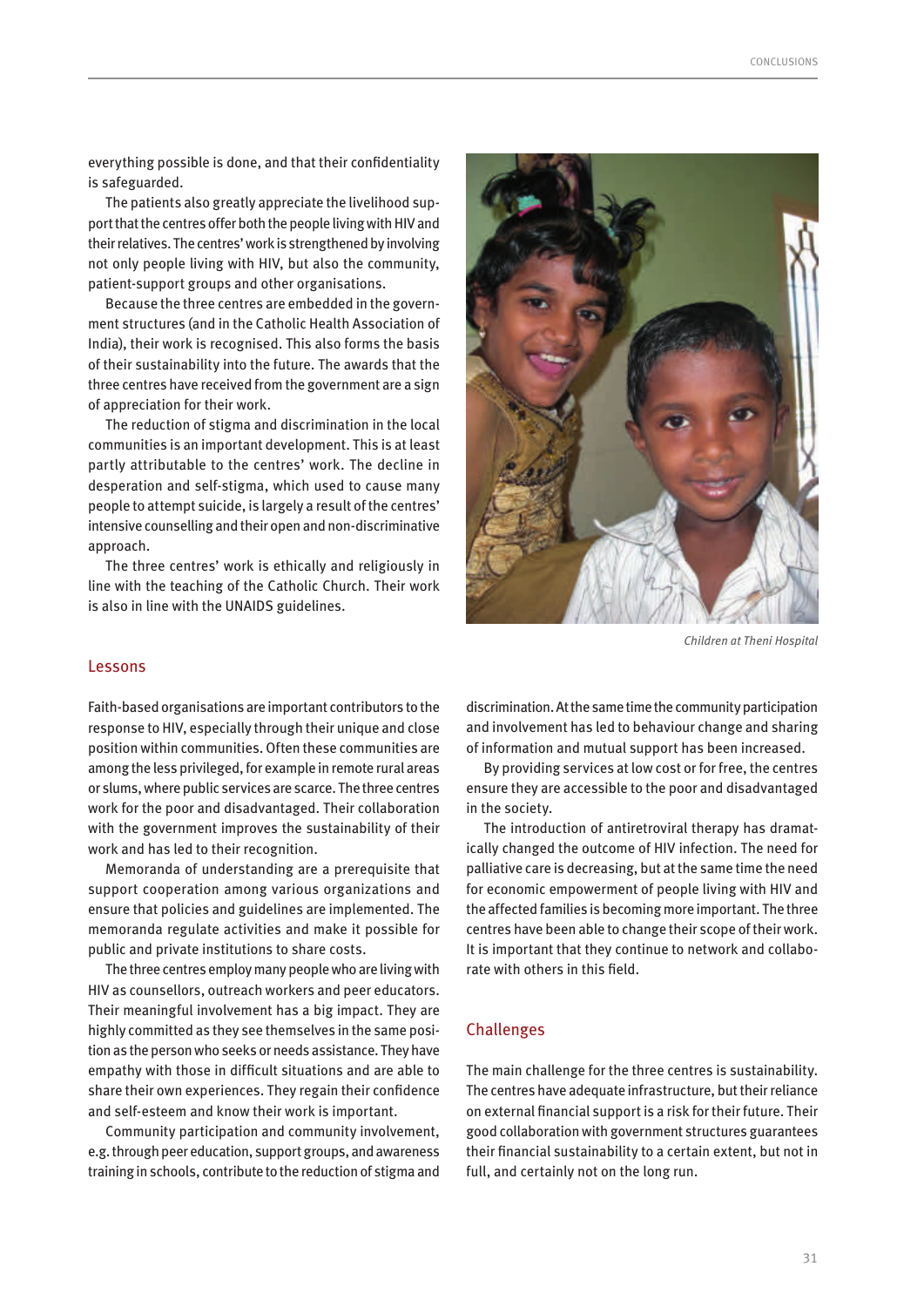# <span id="page-33-0"></span>References

- Andhra Pradesh State AIDS Control Society. 2011. Strategic Information Management Unit. SIMU annual bulletin 2010–11. Hyderabad, India. [www.apsacs.org/SIMU\\_Bulletin\\_2010-11.pdf](http://www.apsacs.org/SIMU_Bulletin_2010-11.pdf)
- CHAI. 2005. Journey together. Catholic Health Association of India. Hyderabad, India.
- IMF. World economic and financial surveys: World economic outlook database. International Monetary Fund. Population size: [http://](http://tinyurl.com/953wxf5) [tinyurl.com/953wxf5,](http://tinyurl.com/953wxf5) and gross domestic product: [http://tinyurl.](http://tinyurl.com/bpp39bh) [com/bpp39bh](http://tinyurl.com/bpp39bh)
- Ministry of Health and Family Welfare. 2011. Annual report to the people on health. New Delhi. India. [http://mohfw.nic.in/showfile.](http://mohfw.nic.in/showfile.php?lid=1049) [php?lid=1049](http://mohfw.nic.in/showfile.php?lid=1049)
- NACO. (no date). Shaping our lives. Learning to live safe and healthy. National AIDS Control Organisation, Ministry of Health and Family Welfare, Government of India. New Delhi.
- NACO. 2006. National AIDS Control Programme Phase III (2006–2011). Strategy and implementation plan. National AIDS Control Organisation, Ministry of Health and Family Welfare, Government of India. New Delhi. <http://tinyurl.com/8wm5jc3>
- NACO. 2007a. Guidelines for community care centres. National AIDS Control Organisation., Ministry of Health and Family Welfare, Government of India. New Delhi.
- NACO. 2007b. Link worker scheme operational guidelines. National AIDS Control Organisation, Ministry of Health and Family Welfare, Government of India. New Delhi.
- NACO. 2007c. Operational guidelines for community care centres. National AIDS Control Organisation, Ministry of Health and Family Welfare, Government of India. New Delhi.
- NACO. 2010a. Annual report 2009–10. National AIDS Control Organisation, Ministry of Health and Family Welfare, Government of India. New Delhi. <http://tinyurl.com/aqufxnj>
- NACO. 2010b. Operational guidelines for community care centres and comprehensive care and support centres. p. 1. National AIDS Control Organisation, Ministry of Health and Family Welfare, Government of India. New Delhi.
- NACO. 2011. Annual report 2010-11. National AIDS Control Organisation, Ministry of Health and Family Welfare, Government of India. New Delhi. <http://tinyurl.com/d96p9pa>
- NACO. 2012a. National AIDS Control Organisation. About NACO. National AIDS Control Organisation, Ministry of Health and Family Welfare, Government of India. New Delhi. [www.nacoonline.org/NACO/About\\_](http://www.nacoonline.org/NACO/About_NACO/) [NACO/](http://www.nacoonline.org/NACO/About_NACO/)
- NACO. 2012b. National AIDS Control Programme III. National AIDS Control Organisation, Ministry of Health and Family Welfare. Government of India. New Delhi. [www.nacoonline.org/NACO/National\\_AIDS\\_](http://www.nacoonline.org/NACO/National_AIDS_Control_Program/) [Control\\_Program/](http://www.nacoonline.org/NACO/National_AIDS_Control_Program/)
- NACO. 2012c. Care and support centres. National AIDS Control Organisation, Ministry of Health and Family Welfare. Government of India. New Delhi. [www.nacoonline.org/NACO/Living\\_with\\_HIVAIDS/Care\\_and\\_](http://www.nacoonline.org/NACO/Living_with_HIVAIDS/Care_and_Support_Centers/) [Support\\_Centers/](http://www.nacoonline.org/NACO/Living_with_HIVAIDS/Care_and_Support_Centers/)
- PricewaterhouseCoopers. 2007. Healthcare in India. Emerging market report 2007.<http://tinyurl.com/62klff3>
- Rao, P.S., and A. Amalraij. 1994. Maternal mortality in southern India. Tropical Geographical Medicine 46(5): 302–4. [www.ncbi.nlm.nih.](http://www.ncbi.nlm.nih.gov/pubmed/7855917) [gov/pubmed/7855917](http://www.ncbi.nlm.nih.gov/pubmed/7855917)
- UNAIDS. 2000. Best practice collection. Summary booklet of best practices. Issue 2. Geneva.
- UNAIDS. 2001. India: HIV and AIDS-related discrimination, stigmatization and denial. Joint United Nations programme on HIV/AIDS Geneva. [http://data.unaids.org/publications/irc-pub02/jc587-india\\_en.pdf](http://data.unaids.org/publications/irc-pub02/jc587-india_en.pdf)
- UNAIDS. 2012. Women, girls, gender equality and HIV. Fact sheet. Joint United Nations programme on HIV/AIDS. Geneva.
- UNAIDS. 2009. India. Country situation 2009. Joint United Nations programme on HIV/AIDS. Geneva.
- UNAIDS. 2013. [http://www.unaids.org/en/dataanalysis/datatools/](http://www.unaids.org/en/dataanalysis/datatools/aidsinfo/) [aidsinfo/](http://www.unaids.org/en/dataanalysis/datatools/aidsinfo/)
- UNGASS. 2010. Country progress report India. National AIDS Control Organisation. Ministry of Health and Family Welfare. Government of India. New Delhi. <http://tinyurl.com/9ghs6ur>
- UNICEF. (no date). India statistics. Geneva. [www.unicef.org/infobycountry/](http://www.unicef.org/infobycountry/india_statistics.html) [india\\_statistics.html](http://www.unicef.org/infobycountry/india_statistics.html)
- Vitillo, B. (no date). Best practice report on a concerted, faith-based initiative. Scaling up toward Universal access to HIV prevention, care, support, and treatment. The Catholic Church response to HIV in India. Commission of Health Care. Catholic Bishops' Conference of India. New Delhi.
- WHO. 2010. The world health report: health systems financing: the path to universal coverage. World Health Organisation, Geneva.
- WHO. 2011. World health statistics 2011. World Health Organisation, Geneva.
- WHO. 2012. Health statistics and health information systems. Mortality data. World Health Organisation, Geneva. [www.who.int/healthinfo/](http://www.who.int/healthinfo/statistics/mortality/en/) [statistics/mortality/en/](http://www.who.int/healthinfo/statistics/mortality/en/)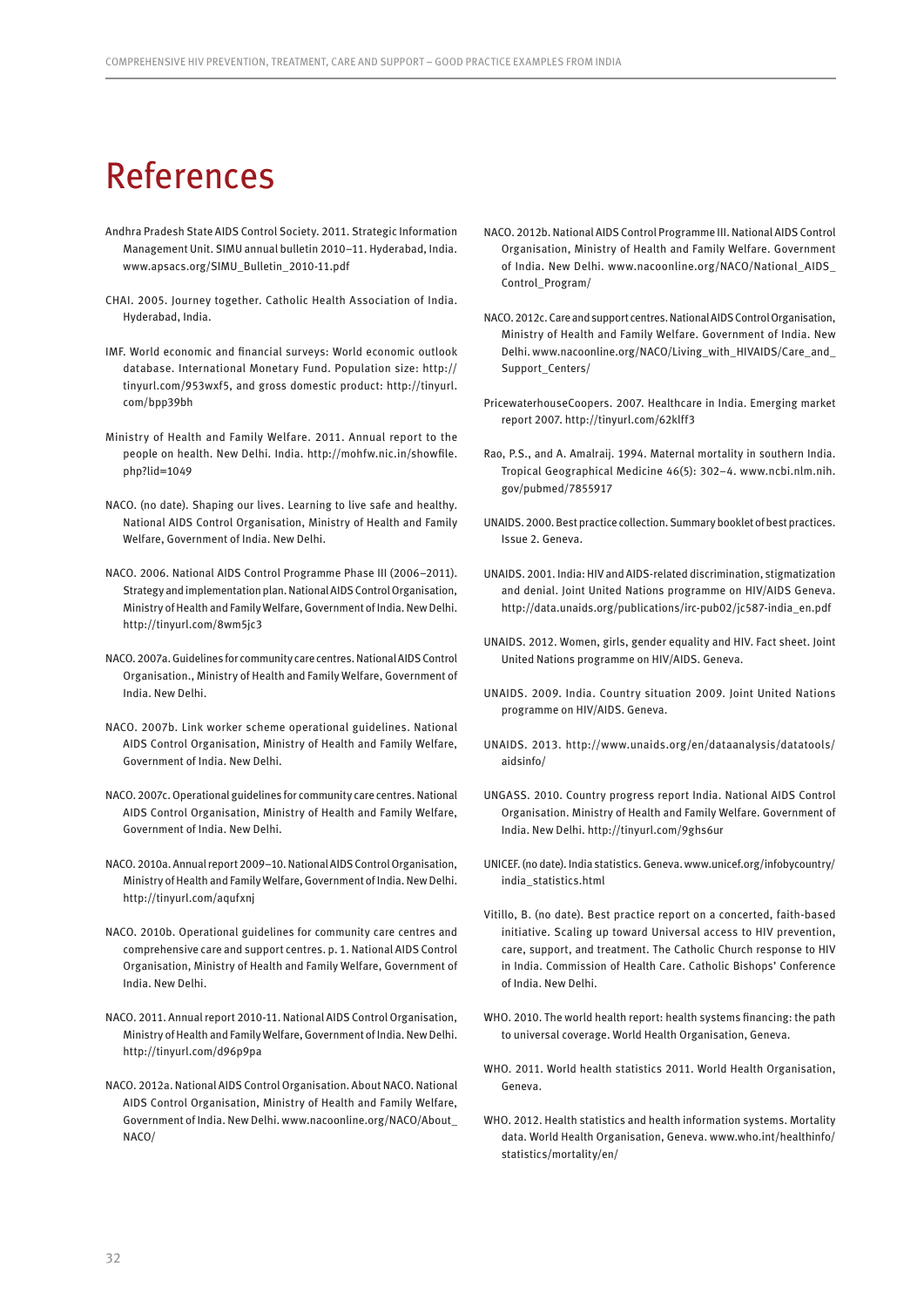## **MISEREOR – The German Catholic Bishops' Organization for Development Cooperation**

Misereor was founded by the German Catholic Bishops' Conference in 1958 as an overseas development agency "against hunger and disease in the world". It cooperates with partner organizations in Africa, Asia and Latin America, whose work it supports. Since its foundation, more than 98,000 projects have been funded and carried out.

Misereor's mandate is:

- to fight the causes of hunger and disease,
- to support the poor in their efforts to lead a life of human dignity,
- to promote justice, freedom, reconciliation and peace in the world.

## **The three pillars of Misereor's work**

1. Support for partner organizations in the South Misereor supports self-help among the poor in order to help improve their living conditions in a sustainable way and to enable the underprivileged to claim their civil, social, cultural and economic rights. Misereor's partners are organizations working with people in distress, irrespective of ethnic back-ground, gender, creed or nationality.

## 2. Spiritual renewal

Misereor calls upon Catholics, and everyone else in Germany, to open their eyes to poverty and injustice in this world, to see the world as the poorest of the poor and the oppressed see it, and to empathise with them as Jesus did: "Misereor super turbam" – "I suffer with the people" (Mk 8:2). The annual Lenten Campaign organized by Misereor

invites Catholic communities and other interested people to help, share with the poor, and undergo a process of spiritual renewal through solidarity and community with the poor. It also calls for a commitment to ensure the responsible development of our own society in order to create "One World" which is more just and where people can live in peace.

3. Lobbying, advocacy and campaigning

Hunger, poverty and injustice cannot be overcome by development cooperation alone. The underlying root causes also have to be addressed. That is why Misereor's activities include lobbying and advocacy work and campaigning in Germany and at the international level on various topics such as climate change, world trade, debt relief, HIV/AIDS, intellectual property rights, "fair play" in the toy industry, etc.

## **Funding**

Misereor's financial resources are threefold:

- donations from German Catholics, in particular through the annual Misereor Lenten Campaign, and other private donations,
- funds allocated from German diocesan budgets through the Association of German Dioceses, and
- public funds provided by the Federal Republic of Germany and the European Union.

For further information, please visit our website [www.misereor.org.](http://www.misereor.org)